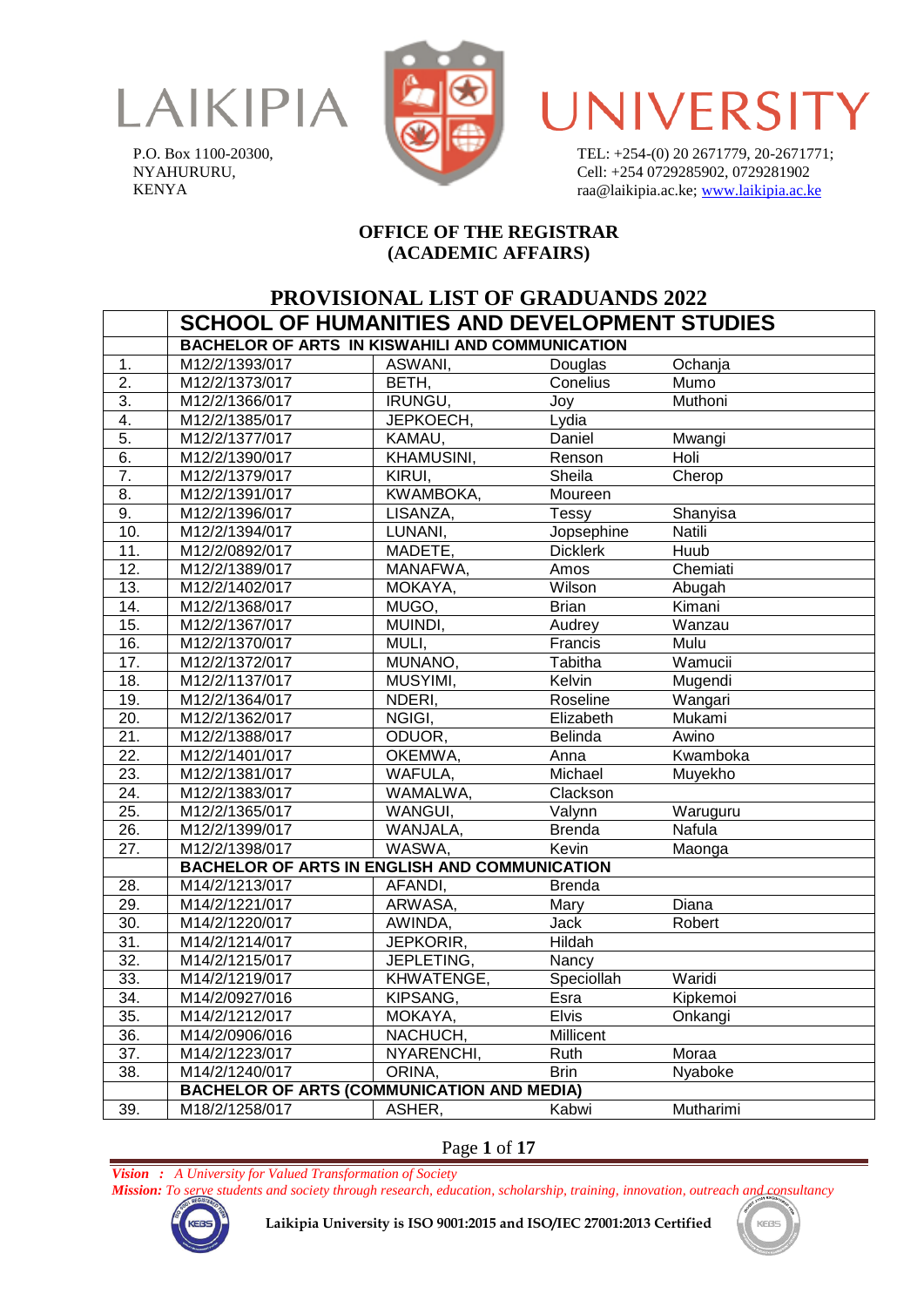| 40.               | M18/2/1457/017                                     | BENEDETTO, | Chepkirui       |              |
|-------------------|----------------------------------------------------|------------|-----------------|--------------|
| 41.               | M18/2/1289/017                                     | CHEBOI,    | Charity         | Jepchirchir  |
| 42.               | M18/2/1272/017                                     | CHESIMBUR, | Nicholas        | Pkorir       |
| 43.               | M18/2/1448/017                                     | GICHIA,    | Roksana         | Nyambura     |
| 44.               | M18/2/1237/017                                     | IRUNGU,    | Marcy           | Wangechi     |
| 45.               | M18/2/1228/017                                     | ISLAM,     | Saleh           | Said         |
| 46.               | M18/2/1286/017                                     | JELIMO,    | Jackline        |              |
| 47.               | M18/2/1296/017                                     | JULIUS,    | Fredrick        | Mwisya       |
| 48.               | M18/2/1316/017                                     | KAMANDA,   | Dancan          | Nyaribo      |
| 49.               | M18/2/1230/017                                     | KAMAU,     | Mary            | Waitherero   |
| 50.               | M18/2/1305/017                                     | KELONYE,   | Noel            |              |
| 51.               | M18/2/1313/017                                     | KETER,     | Edwin           | Cheruiyot    |
| 52.               | M18/2/1248/017                                     | KILONZO,   | Cyrus           | Mbane        |
| 53.               | M18/2/1251/017                                     | KILONZO,   | Kennedy         | Muema        |
| 54.               | M18/2/1145/017                                     | KIPROP,    | Wycliff         | Keitany      |
| 55.               | M18/2/1303/017                                     | KWENDO,    | Joseph          | Ochango      |
| 56.               | M18/2/1297/017                                     | LAUREEN,   | Indeche         |              |
| 57.               | M18/2/1269/017                                     | MACHARIA,  | Charles         | Githu        |
| 58.               | M18/2/1301/017                                     | MACHARIA,  | Loren           | Lubanga      |
| 59.               | M18/2/1131/017                                     | MAINA,     | Monicah         | Mugure       |
| 60.               | M18/2/1279/017                                     | MAINA,     | Agnes           | Wangui       |
| 61.               | M18/2/1285/017                                     | MAKOKHA,   | Cliff           | Suruma       |
| 62.               | M18/2/1107/017                                     | MATHERI,   | Ferdinard       | Muriuki      |
| 63.               | M18/2/1309/017                                     | MATUNDURA, | Momanyi         | <b>Brian</b> |
| 64.               | M18/2/1249/017                                     | MAUNDU,    | Derrick         | Muindi       |
| 65.               | M18/2/1229/017                                     | MBURU,     | Kennedy         | Muchori      |
| 66.               | M18/2/1255/017                                     | MUCHIRI,   | Sarah           | Wairimu      |
| 67.               | M18/2/1241/017                                     | MUENI,     | Esther          | Ndanu        |
| 68.               | M18/2/1265/017                                     | MUKUTHI,   | Mercy           | Telesia      |
| 69.               | M18/2/1256/017                                     | MURITHI,   | Faith           | Kawira       |
| 70.               | M18/2/1284/017                                     | MUTAI,     | Kibet           | Gilbert      |
| $\overline{71}$   | M18/2/1250/017                                     | MUTUKU,    | Teresia         | Mueni        |
| $\overline{72}$ . | M18/2/1280/017                                     | MWANGI,    | Michael         | Miugo        |
| 73.               | M18/2/1294/017                                     | NAFULA,    | Carolyn         |              |
| 74.               | M18/2/1123/017                                     | NDERITU,   | Judy            | Wanjira      |
| 75.               | M18/2/1287/017                                     | NG`ANG`A,  | Grace           | Wangari      |
| 76.               | M18/2/1252/017                                     | NGUGI,     | Rose            | Wangeci      |
| 77.               | M18/2/1310/017                                     | OCHEGO,    | Charles         | Mogendi      |
| 78.               | M18/2/1347/017                                     | ODUOR,     | Lilian          | Akoth        |
| 79.               | M18/2/1152/017                                     | OJWANG,    | Alphonce        | Okoth        |
| 80.               | M18/2/1302/017                                     | OLOO,      | Fatuma          | Aleko        |
| 81.               | M18/2/1306/017                                     | OPIYO,     | Wendy           | Melannie     |
| 82.               | M18/2/1298/017                                     | OTINYA,    | Faith           | Mukoma       |
| 83.               | M18/2/1292/017                                     | SITATI,    | Purity          | Nasipwoni    |
| 84.               | M18/2/1276/017                                     | SITONIK,   | Cornellius      | Cheruiyot    |
| 85.               | M18/2/1308/017                                     | VOLKA,     | Jefferson       |              |
| 86.               | M18/2/1288/017                                     | WACHIRA,   | Vivian          | Wambui       |
| 87.               | M18/2/1234/017                                     | WAHOME,    | Faith           | Ngendo       |
| 88.               | M18/2/1242/017                                     | WANJIKU,   | Wambaki         | Janet        |
| 89.               | M18/2/1244/017                                     | WANJIRU,   | Grace           |              |
| 90.               | M18/2/1267/017                                     | WARUI,     | Maryann         | Wanjiru      |
| 91.               | M18/2/1295/017                                     | WEKESA,    | <b>Brian</b>    |              |
|                   | <b>BACHELOR OF LIBRARY AND INFORMATION STUDIES</b> |            |                 |              |
| 92.               | M19/2/1004/017                                     | AMWAYI,    | Susan           | Nyaranga     |
| 93.               | M19/2/0998/017                                     | BARASA,    | <b>Beatrice</b> | Asiyo        |
| 94.               | M19/2/0976/017                                     | CHELANGAT, | Margaret        |              |

### Page **2** of **17**

*Vision : A University for Valued Transformation of Society Mission: To serve students and society through research, education, scholarship, training, innovation, outreach and consultancy*



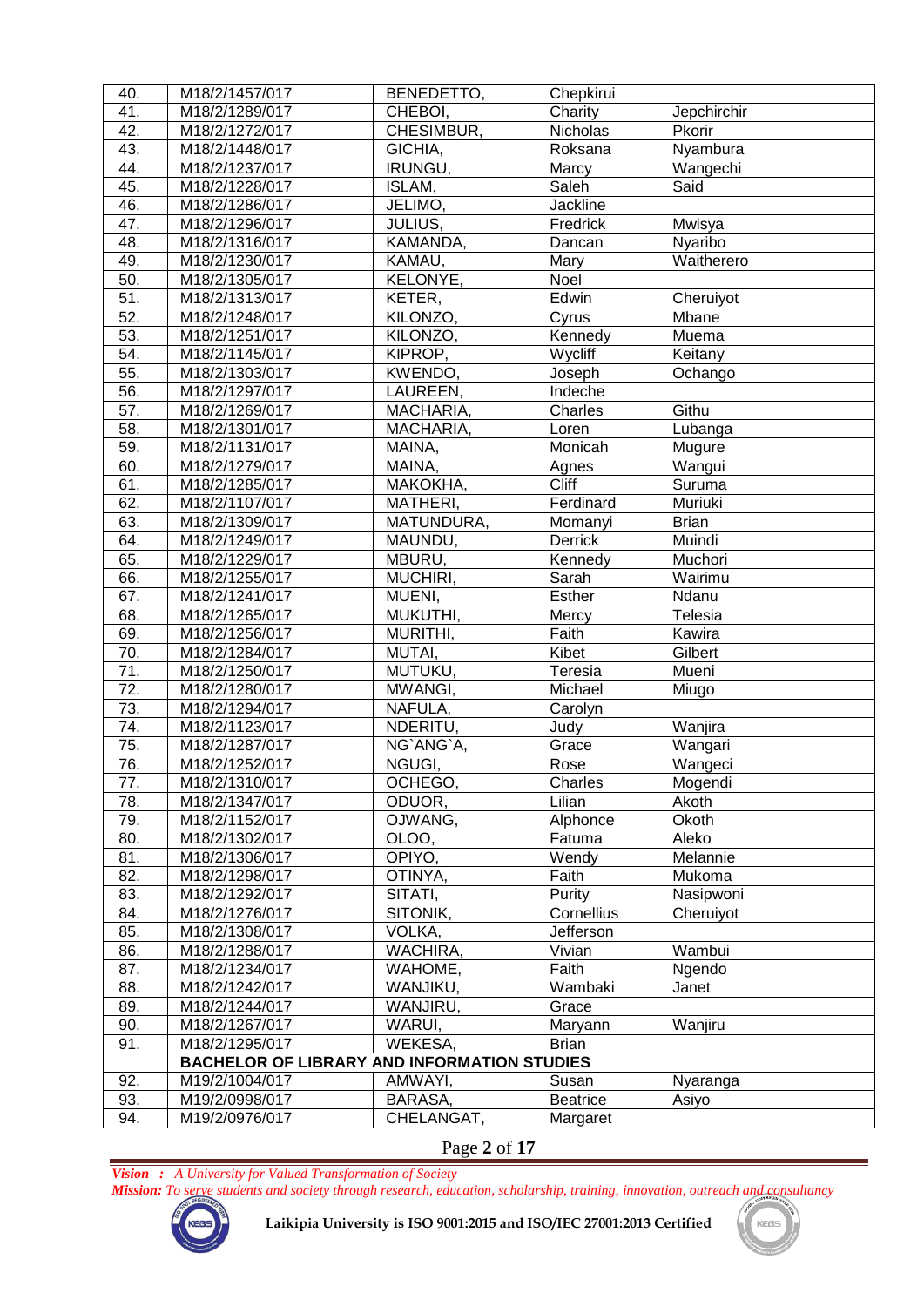| 96.<br>CHEPKEMOI,<br>M19/2/0999/017<br>Lauryn<br>97.<br>Faith<br>M19/2/0981/017<br>CHEPKURUI,<br>98.<br>M19/2/0977/017<br>GATHURI,<br>Josphine<br>Njeri<br>99.<br>Gitau<br>M19/2/0972/017<br>GITHINJI,<br>Zacharia<br>100.<br>M19/2/0987/017<br>JELAGAT,<br>Naum<br>101.<br>JEPKEMOI,<br>Fivian<br>M19/2/0986/017<br>102.<br>JEROP,<br>M19/2/0971/017<br>Ivy<br>103.<br>KAHAYI,<br>Diana<br>M19/2/0965/017<br>104.<br>M19/2/0973/017<br>KAMAU,<br>Margaret<br>Evon Mukami<br>105.<br>KANYIBA,<br>Wambui<br>M19/2/0950/017<br>Rosaline<br>106.<br>KARANJA,<br>M19/2/0989/017<br>Njeri<br>Lucy<br>107.<br>Benedette<br>KARIITHI,<br>M19/2/0953/017<br>Njeri<br>108.<br>Muthoni<br>M19/2/0959/017<br>KENYATTA,<br>Mercy<br>109.<br>M19/2/0995/017<br>KIPKASI,<br>Kiprono<br>lan<br>110.<br>KIPTALA,<br>Emma<br>M19/2/0991/017<br>Jemuge<br>111.<br>KOORU,<br>M19/2/0961/017<br>Doreen<br>112.<br>M19/2/0954/017<br>KURIA,<br>Petronila<br>Wanjiru<br>113.<br>KWAMBAI,<br>Faith<br>M19/2/0994/017<br>Jebiwot<br>114.<br>KWENDO,<br>Kusa<br>M19/2/1003/017<br>Diana<br>115.<br>Caroline<br>Jerotich<br>M19/2/0993/017<br>LAGAT,<br>116.<br>MACHARIA,<br>M19/2/0978/017<br>Maurin<br>Wairimu<br>117.<br>M19/2/0946/017<br>MAINA,<br>Maureen<br>Wanjiku<br>118.<br>M19/2/0945/017<br>MAINA,<br>Kevin<br>Kamau<br>MAKENA,<br>119.<br>M19/2/0962/017<br>Linda<br>120.<br>MALENYA,<br>Andati<br>M19/2/1002/017<br>Mary<br>121.<br>Naliaka<br>M19/2/1001/017<br>MECHUMO,<br>Diana<br>122.<br>Frankline<br>MURIMI,<br>M19/2/0963/017<br>123.<br>MWANGI,<br>M19/2/1236/017<br>Margaret<br>Muthoni<br>124.<br>MWITA,<br>Benadeta<br>M19/2/1015/017<br>Nyagetaro<br>125.<br>NJOKI,<br>Regina<br>Wangeri<br>M19/2/0958/017<br>126.<br>NJUGUNA,<br>Hannah<br>Wanjiku<br>M19/2/0975/017<br>127.<br>Caroline<br>NJUKI,<br>Wawira<br>M19/2/1260/017<br>128.<br>ОКОТН,<br>William<br>Ochieng`<br>M19/2/1018/017<br>129.<br>ONCHOKE,<br>Esther<br>M19/2/1281/017<br>Nyanga'nyi<br>130.<br>OPIYO,<br>Philip<br>Otieno<br>M19/2/1010/017<br>131.<br>OTIENO,<br>Melvin<br>Moni<br>M19/2/1013/017<br>132.<br>M19/2/0992/017<br>OUMA,<br>Catherine<br>Adhiambo<br>133.<br>Stanley<br>M19/2/1008/017<br>OUMA,<br>Ochieng<br>134.<br>PAPAI,<br>M19/2/0997/017<br><b>Byram</b><br>Chogeya<br>135.<br>RONO,<br>Timothy<br>Kiprotich<br>M19/2/1353/017<br>136.<br>TERER,<br>Vincent<br>M19/2/0979/017<br>Kiptoo<br>137.<br>Collins<br>Kibet<br>M19/2/0967/017<br>TUWEI,<br>138.<br>Wambui<br>M19/2/0948/017<br>WAIMIRI,<br>Mary<br>139.<br><b>Brandon</b><br>Kanule<br>M19/2/0968/017<br>WEKESA,<br>140.<br>M19/2/0966/017<br>WETOYI,<br>Mercy<br>Atieno<br><b>BACHELOR OF PSYCHOLOGY</b><br>141.<br>AKINYI,<br>M23/2/1035/017<br>Joy<br>Jayme<br>142.<br>DAVID,<br>Eva<br>M23/2/1024/017<br>Gatwiri<br>143.<br>KAZUNGU,<br>M23/2/1019/017<br>Robert<br>Lumbukeni<br>144.<br>Simon<br>M23/2/1023/017<br>KIBUNA,<br>Kibuu<br>145.<br>M23/2/1038/017<br>KIPKOSGEI,<br>Cyrus<br>146.<br>Sharon<br>Nashipae<br>M23/2/1037/017<br>MAYANI,<br>147.<br>Gathu<br>MIANO,<br>Alex<br>M23/2/1447/017<br>148.<br>MUCHORI,<br>Mary<br>Immaculate Nyambura<br>M23/2/1022/017<br>149.<br>MUIRURI,<br>M23/2/1025/017<br>Njeri<br>Ann | 95. | M19/2/0969/017 | CHELANGAT, | Sherine |  |
|--------------------------------------------------------------------------------------------------------------------------------------------------------------------------------------------------------------------------------------------------------------------------------------------------------------------------------------------------------------------------------------------------------------------------------------------------------------------------------------------------------------------------------------------------------------------------------------------------------------------------------------------------------------------------------------------------------------------------------------------------------------------------------------------------------------------------------------------------------------------------------------------------------------------------------------------------------------------------------------------------------------------------------------------------------------------------------------------------------------------------------------------------------------------------------------------------------------------------------------------------------------------------------------------------------------------------------------------------------------------------------------------------------------------------------------------------------------------------------------------------------------------------------------------------------------------------------------------------------------------------------------------------------------------------------------------------------------------------------------------------------------------------------------------------------------------------------------------------------------------------------------------------------------------------------------------------------------------------------------------------------------------------------------------------------------------------------------------------------------------------------------------------------------------------------------------------------------------------------------------------------------------------------------------------------------------------------------------------------------------------------------------------------------------------------------------------------------------------------------------------------------------------------------------------------------------------------------------------------------------------------------------------------------------------------------------------------------------------------------------------------------------------------------------------------------------------------------------------------------------------------------------------------------------------------------------------------------------------------------------------------------------------------------------------------------------------------------------------------------------------------------------------------------------------------------|-----|----------------|------------|---------|--|
|                                                                                                                                                                                                                                                                                                                                                                                                                                                                                                                                                                                                                                                                                                                                                                                                                                                                                                                                                                                                                                                                                                                                                                                                                                                                                                                                                                                                                                                                                                                                                                                                                                                                                                                                                                                                                                                                                                                                                                                                                                                                                                                                                                                                                                                                                                                                                                                                                                                                                                                                                                                                                                                                                                                                                                                                                                                                                                                                                                                                                                                                                                                                                                                      |     |                |            |         |  |
|                                                                                                                                                                                                                                                                                                                                                                                                                                                                                                                                                                                                                                                                                                                                                                                                                                                                                                                                                                                                                                                                                                                                                                                                                                                                                                                                                                                                                                                                                                                                                                                                                                                                                                                                                                                                                                                                                                                                                                                                                                                                                                                                                                                                                                                                                                                                                                                                                                                                                                                                                                                                                                                                                                                                                                                                                                                                                                                                                                                                                                                                                                                                                                                      |     |                |            |         |  |
|                                                                                                                                                                                                                                                                                                                                                                                                                                                                                                                                                                                                                                                                                                                                                                                                                                                                                                                                                                                                                                                                                                                                                                                                                                                                                                                                                                                                                                                                                                                                                                                                                                                                                                                                                                                                                                                                                                                                                                                                                                                                                                                                                                                                                                                                                                                                                                                                                                                                                                                                                                                                                                                                                                                                                                                                                                                                                                                                                                                                                                                                                                                                                                                      |     |                |            |         |  |
|                                                                                                                                                                                                                                                                                                                                                                                                                                                                                                                                                                                                                                                                                                                                                                                                                                                                                                                                                                                                                                                                                                                                                                                                                                                                                                                                                                                                                                                                                                                                                                                                                                                                                                                                                                                                                                                                                                                                                                                                                                                                                                                                                                                                                                                                                                                                                                                                                                                                                                                                                                                                                                                                                                                                                                                                                                                                                                                                                                                                                                                                                                                                                                                      |     |                |            |         |  |
|                                                                                                                                                                                                                                                                                                                                                                                                                                                                                                                                                                                                                                                                                                                                                                                                                                                                                                                                                                                                                                                                                                                                                                                                                                                                                                                                                                                                                                                                                                                                                                                                                                                                                                                                                                                                                                                                                                                                                                                                                                                                                                                                                                                                                                                                                                                                                                                                                                                                                                                                                                                                                                                                                                                                                                                                                                                                                                                                                                                                                                                                                                                                                                                      |     |                |            |         |  |
|                                                                                                                                                                                                                                                                                                                                                                                                                                                                                                                                                                                                                                                                                                                                                                                                                                                                                                                                                                                                                                                                                                                                                                                                                                                                                                                                                                                                                                                                                                                                                                                                                                                                                                                                                                                                                                                                                                                                                                                                                                                                                                                                                                                                                                                                                                                                                                                                                                                                                                                                                                                                                                                                                                                                                                                                                                                                                                                                                                                                                                                                                                                                                                                      |     |                |            |         |  |
|                                                                                                                                                                                                                                                                                                                                                                                                                                                                                                                                                                                                                                                                                                                                                                                                                                                                                                                                                                                                                                                                                                                                                                                                                                                                                                                                                                                                                                                                                                                                                                                                                                                                                                                                                                                                                                                                                                                                                                                                                                                                                                                                                                                                                                                                                                                                                                                                                                                                                                                                                                                                                                                                                                                                                                                                                                                                                                                                                                                                                                                                                                                                                                                      |     |                |            |         |  |
|                                                                                                                                                                                                                                                                                                                                                                                                                                                                                                                                                                                                                                                                                                                                                                                                                                                                                                                                                                                                                                                                                                                                                                                                                                                                                                                                                                                                                                                                                                                                                                                                                                                                                                                                                                                                                                                                                                                                                                                                                                                                                                                                                                                                                                                                                                                                                                                                                                                                                                                                                                                                                                                                                                                                                                                                                                                                                                                                                                                                                                                                                                                                                                                      |     |                |            |         |  |
|                                                                                                                                                                                                                                                                                                                                                                                                                                                                                                                                                                                                                                                                                                                                                                                                                                                                                                                                                                                                                                                                                                                                                                                                                                                                                                                                                                                                                                                                                                                                                                                                                                                                                                                                                                                                                                                                                                                                                                                                                                                                                                                                                                                                                                                                                                                                                                                                                                                                                                                                                                                                                                                                                                                                                                                                                                                                                                                                                                                                                                                                                                                                                                                      |     |                |            |         |  |
|                                                                                                                                                                                                                                                                                                                                                                                                                                                                                                                                                                                                                                                                                                                                                                                                                                                                                                                                                                                                                                                                                                                                                                                                                                                                                                                                                                                                                                                                                                                                                                                                                                                                                                                                                                                                                                                                                                                                                                                                                                                                                                                                                                                                                                                                                                                                                                                                                                                                                                                                                                                                                                                                                                                                                                                                                                                                                                                                                                                                                                                                                                                                                                                      |     |                |            |         |  |
|                                                                                                                                                                                                                                                                                                                                                                                                                                                                                                                                                                                                                                                                                                                                                                                                                                                                                                                                                                                                                                                                                                                                                                                                                                                                                                                                                                                                                                                                                                                                                                                                                                                                                                                                                                                                                                                                                                                                                                                                                                                                                                                                                                                                                                                                                                                                                                                                                                                                                                                                                                                                                                                                                                                                                                                                                                                                                                                                                                                                                                                                                                                                                                                      |     |                |            |         |  |
|                                                                                                                                                                                                                                                                                                                                                                                                                                                                                                                                                                                                                                                                                                                                                                                                                                                                                                                                                                                                                                                                                                                                                                                                                                                                                                                                                                                                                                                                                                                                                                                                                                                                                                                                                                                                                                                                                                                                                                                                                                                                                                                                                                                                                                                                                                                                                                                                                                                                                                                                                                                                                                                                                                                                                                                                                                                                                                                                                                                                                                                                                                                                                                                      |     |                |            |         |  |
|                                                                                                                                                                                                                                                                                                                                                                                                                                                                                                                                                                                                                                                                                                                                                                                                                                                                                                                                                                                                                                                                                                                                                                                                                                                                                                                                                                                                                                                                                                                                                                                                                                                                                                                                                                                                                                                                                                                                                                                                                                                                                                                                                                                                                                                                                                                                                                                                                                                                                                                                                                                                                                                                                                                                                                                                                                                                                                                                                                                                                                                                                                                                                                                      |     |                |            |         |  |
|                                                                                                                                                                                                                                                                                                                                                                                                                                                                                                                                                                                                                                                                                                                                                                                                                                                                                                                                                                                                                                                                                                                                                                                                                                                                                                                                                                                                                                                                                                                                                                                                                                                                                                                                                                                                                                                                                                                                                                                                                                                                                                                                                                                                                                                                                                                                                                                                                                                                                                                                                                                                                                                                                                                                                                                                                                                                                                                                                                                                                                                                                                                                                                                      |     |                |            |         |  |
|                                                                                                                                                                                                                                                                                                                                                                                                                                                                                                                                                                                                                                                                                                                                                                                                                                                                                                                                                                                                                                                                                                                                                                                                                                                                                                                                                                                                                                                                                                                                                                                                                                                                                                                                                                                                                                                                                                                                                                                                                                                                                                                                                                                                                                                                                                                                                                                                                                                                                                                                                                                                                                                                                                                                                                                                                                                                                                                                                                                                                                                                                                                                                                                      |     |                |            |         |  |
|                                                                                                                                                                                                                                                                                                                                                                                                                                                                                                                                                                                                                                                                                                                                                                                                                                                                                                                                                                                                                                                                                                                                                                                                                                                                                                                                                                                                                                                                                                                                                                                                                                                                                                                                                                                                                                                                                                                                                                                                                                                                                                                                                                                                                                                                                                                                                                                                                                                                                                                                                                                                                                                                                                                                                                                                                                                                                                                                                                                                                                                                                                                                                                                      |     |                |            |         |  |
|                                                                                                                                                                                                                                                                                                                                                                                                                                                                                                                                                                                                                                                                                                                                                                                                                                                                                                                                                                                                                                                                                                                                                                                                                                                                                                                                                                                                                                                                                                                                                                                                                                                                                                                                                                                                                                                                                                                                                                                                                                                                                                                                                                                                                                                                                                                                                                                                                                                                                                                                                                                                                                                                                                                                                                                                                                                                                                                                                                                                                                                                                                                                                                                      |     |                |            |         |  |
|                                                                                                                                                                                                                                                                                                                                                                                                                                                                                                                                                                                                                                                                                                                                                                                                                                                                                                                                                                                                                                                                                                                                                                                                                                                                                                                                                                                                                                                                                                                                                                                                                                                                                                                                                                                                                                                                                                                                                                                                                                                                                                                                                                                                                                                                                                                                                                                                                                                                                                                                                                                                                                                                                                                                                                                                                                                                                                                                                                                                                                                                                                                                                                                      |     |                |            |         |  |
|                                                                                                                                                                                                                                                                                                                                                                                                                                                                                                                                                                                                                                                                                                                                                                                                                                                                                                                                                                                                                                                                                                                                                                                                                                                                                                                                                                                                                                                                                                                                                                                                                                                                                                                                                                                                                                                                                                                                                                                                                                                                                                                                                                                                                                                                                                                                                                                                                                                                                                                                                                                                                                                                                                                                                                                                                                                                                                                                                                                                                                                                                                                                                                                      |     |                |            |         |  |
|                                                                                                                                                                                                                                                                                                                                                                                                                                                                                                                                                                                                                                                                                                                                                                                                                                                                                                                                                                                                                                                                                                                                                                                                                                                                                                                                                                                                                                                                                                                                                                                                                                                                                                                                                                                                                                                                                                                                                                                                                                                                                                                                                                                                                                                                                                                                                                                                                                                                                                                                                                                                                                                                                                                                                                                                                                                                                                                                                                                                                                                                                                                                                                                      |     |                |            |         |  |
|                                                                                                                                                                                                                                                                                                                                                                                                                                                                                                                                                                                                                                                                                                                                                                                                                                                                                                                                                                                                                                                                                                                                                                                                                                                                                                                                                                                                                                                                                                                                                                                                                                                                                                                                                                                                                                                                                                                                                                                                                                                                                                                                                                                                                                                                                                                                                                                                                                                                                                                                                                                                                                                                                                                                                                                                                                                                                                                                                                                                                                                                                                                                                                                      |     |                |            |         |  |
|                                                                                                                                                                                                                                                                                                                                                                                                                                                                                                                                                                                                                                                                                                                                                                                                                                                                                                                                                                                                                                                                                                                                                                                                                                                                                                                                                                                                                                                                                                                                                                                                                                                                                                                                                                                                                                                                                                                                                                                                                                                                                                                                                                                                                                                                                                                                                                                                                                                                                                                                                                                                                                                                                                                                                                                                                                                                                                                                                                                                                                                                                                                                                                                      |     |                |            |         |  |
|                                                                                                                                                                                                                                                                                                                                                                                                                                                                                                                                                                                                                                                                                                                                                                                                                                                                                                                                                                                                                                                                                                                                                                                                                                                                                                                                                                                                                                                                                                                                                                                                                                                                                                                                                                                                                                                                                                                                                                                                                                                                                                                                                                                                                                                                                                                                                                                                                                                                                                                                                                                                                                                                                                                                                                                                                                                                                                                                                                                                                                                                                                                                                                                      |     |                |            |         |  |
|                                                                                                                                                                                                                                                                                                                                                                                                                                                                                                                                                                                                                                                                                                                                                                                                                                                                                                                                                                                                                                                                                                                                                                                                                                                                                                                                                                                                                                                                                                                                                                                                                                                                                                                                                                                                                                                                                                                                                                                                                                                                                                                                                                                                                                                                                                                                                                                                                                                                                                                                                                                                                                                                                                                                                                                                                                                                                                                                                                                                                                                                                                                                                                                      |     |                |            |         |  |
|                                                                                                                                                                                                                                                                                                                                                                                                                                                                                                                                                                                                                                                                                                                                                                                                                                                                                                                                                                                                                                                                                                                                                                                                                                                                                                                                                                                                                                                                                                                                                                                                                                                                                                                                                                                                                                                                                                                                                                                                                                                                                                                                                                                                                                                                                                                                                                                                                                                                                                                                                                                                                                                                                                                                                                                                                                                                                                                                                                                                                                                                                                                                                                                      |     |                |            |         |  |
|                                                                                                                                                                                                                                                                                                                                                                                                                                                                                                                                                                                                                                                                                                                                                                                                                                                                                                                                                                                                                                                                                                                                                                                                                                                                                                                                                                                                                                                                                                                                                                                                                                                                                                                                                                                                                                                                                                                                                                                                                                                                                                                                                                                                                                                                                                                                                                                                                                                                                                                                                                                                                                                                                                                                                                                                                                                                                                                                                                                                                                                                                                                                                                                      |     |                |            |         |  |
|                                                                                                                                                                                                                                                                                                                                                                                                                                                                                                                                                                                                                                                                                                                                                                                                                                                                                                                                                                                                                                                                                                                                                                                                                                                                                                                                                                                                                                                                                                                                                                                                                                                                                                                                                                                                                                                                                                                                                                                                                                                                                                                                                                                                                                                                                                                                                                                                                                                                                                                                                                                                                                                                                                                                                                                                                                                                                                                                                                                                                                                                                                                                                                                      |     |                |            |         |  |
|                                                                                                                                                                                                                                                                                                                                                                                                                                                                                                                                                                                                                                                                                                                                                                                                                                                                                                                                                                                                                                                                                                                                                                                                                                                                                                                                                                                                                                                                                                                                                                                                                                                                                                                                                                                                                                                                                                                                                                                                                                                                                                                                                                                                                                                                                                                                                                                                                                                                                                                                                                                                                                                                                                                                                                                                                                                                                                                                                                                                                                                                                                                                                                                      |     |                |            |         |  |
|                                                                                                                                                                                                                                                                                                                                                                                                                                                                                                                                                                                                                                                                                                                                                                                                                                                                                                                                                                                                                                                                                                                                                                                                                                                                                                                                                                                                                                                                                                                                                                                                                                                                                                                                                                                                                                                                                                                                                                                                                                                                                                                                                                                                                                                                                                                                                                                                                                                                                                                                                                                                                                                                                                                                                                                                                                                                                                                                                                                                                                                                                                                                                                                      |     |                |            |         |  |
|                                                                                                                                                                                                                                                                                                                                                                                                                                                                                                                                                                                                                                                                                                                                                                                                                                                                                                                                                                                                                                                                                                                                                                                                                                                                                                                                                                                                                                                                                                                                                                                                                                                                                                                                                                                                                                                                                                                                                                                                                                                                                                                                                                                                                                                                                                                                                                                                                                                                                                                                                                                                                                                                                                                                                                                                                                                                                                                                                                                                                                                                                                                                                                                      |     |                |            |         |  |
|                                                                                                                                                                                                                                                                                                                                                                                                                                                                                                                                                                                                                                                                                                                                                                                                                                                                                                                                                                                                                                                                                                                                                                                                                                                                                                                                                                                                                                                                                                                                                                                                                                                                                                                                                                                                                                                                                                                                                                                                                                                                                                                                                                                                                                                                                                                                                                                                                                                                                                                                                                                                                                                                                                                                                                                                                                                                                                                                                                                                                                                                                                                                                                                      |     |                |            |         |  |
|                                                                                                                                                                                                                                                                                                                                                                                                                                                                                                                                                                                                                                                                                                                                                                                                                                                                                                                                                                                                                                                                                                                                                                                                                                                                                                                                                                                                                                                                                                                                                                                                                                                                                                                                                                                                                                                                                                                                                                                                                                                                                                                                                                                                                                                                                                                                                                                                                                                                                                                                                                                                                                                                                                                                                                                                                                                                                                                                                                                                                                                                                                                                                                                      |     |                |            |         |  |
|                                                                                                                                                                                                                                                                                                                                                                                                                                                                                                                                                                                                                                                                                                                                                                                                                                                                                                                                                                                                                                                                                                                                                                                                                                                                                                                                                                                                                                                                                                                                                                                                                                                                                                                                                                                                                                                                                                                                                                                                                                                                                                                                                                                                                                                                                                                                                                                                                                                                                                                                                                                                                                                                                                                                                                                                                                                                                                                                                                                                                                                                                                                                                                                      |     |                |            |         |  |
|                                                                                                                                                                                                                                                                                                                                                                                                                                                                                                                                                                                                                                                                                                                                                                                                                                                                                                                                                                                                                                                                                                                                                                                                                                                                                                                                                                                                                                                                                                                                                                                                                                                                                                                                                                                                                                                                                                                                                                                                                                                                                                                                                                                                                                                                                                                                                                                                                                                                                                                                                                                                                                                                                                                                                                                                                                                                                                                                                                                                                                                                                                                                                                                      |     |                |            |         |  |
|                                                                                                                                                                                                                                                                                                                                                                                                                                                                                                                                                                                                                                                                                                                                                                                                                                                                                                                                                                                                                                                                                                                                                                                                                                                                                                                                                                                                                                                                                                                                                                                                                                                                                                                                                                                                                                                                                                                                                                                                                                                                                                                                                                                                                                                                                                                                                                                                                                                                                                                                                                                                                                                                                                                                                                                                                                                                                                                                                                                                                                                                                                                                                                                      |     |                |            |         |  |
|                                                                                                                                                                                                                                                                                                                                                                                                                                                                                                                                                                                                                                                                                                                                                                                                                                                                                                                                                                                                                                                                                                                                                                                                                                                                                                                                                                                                                                                                                                                                                                                                                                                                                                                                                                                                                                                                                                                                                                                                                                                                                                                                                                                                                                                                                                                                                                                                                                                                                                                                                                                                                                                                                                                                                                                                                                                                                                                                                                                                                                                                                                                                                                                      |     |                |            |         |  |
|                                                                                                                                                                                                                                                                                                                                                                                                                                                                                                                                                                                                                                                                                                                                                                                                                                                                                                                                                                                                                                                                                                                                                                                                                                                                                                                                                                                                                                                                                                                                                                                                                                                                                                                                                                                                                                                                                                                                                                                                                                                                                                                                                                                                                                                                                                                                                                                                                                                                                                                                                                                                                                                                                                                                                                                                                                                                                                                                                                                                                                                                                                                                                                                      |     |                |            |         |  |
|                                                                                                                                                                                                                                                                                                                                                                                                                                                                                                                                                                                                                                                                                                                                                                                                                                                                                                                                                                                                                                                                                                                                                                                                                                                                                                                                                                                                                                                                                                                                                                                                                                                                                                                                                                                                                                                                                                                                                                                                                                                                                                                                                                                                                                                                                                                                                                                                                                                                                                                                                                                                                                                                                                                                                                                                                                                                                                                                                                                                                                                                                                                                                                                      |     |                |            |         |  |
|                                                                                                                                                                                                                                                                                                                                                                                                                                                                                                                                                                                                                                                                                                                                                                                                                                                                                                                                                                                                                                                                                                                                                                                                                                                                                                                                                                                                                                                                                                                                                                                                                                                                                                                                                                                                                                                                                                                                                                                                                                                                                                                                                                                                                                                                                                                                                                                                                                                                                                                                                                                                                                                                                                                                                                                                                                                                                                                                                                                                                                                                                                                                                                                      |     |                |            |         |  |
|                                                                                                                                                                                                                                                                                                                                                                                                                                                                                                                                                                                                                                                                                                                                                                                                                                                                                                                                                                                                                                                                                                                                                                                                                                                                                                                                                                                                                                                                                                                                                                                                                                                                                                                                                                                                                                                                                                                                                                                                                                                                                                                                                                                                                                                                                                                                                                                                                                                                                                                                                                                                                                                                                                                                                                                                                                                                                                                                                                                                                                                                                                                                                                                      |     |                |            |         |  |
|                                                                                                                                                                                                                                                                                                                                                                                                                                                                                                                                                                                                                                                                                                                                                                                                                                                                                                                                                                                                                                                                                                                                                                                                                                                                                                                                                                                                                                                                                                                                                                                                                                                                                                                                                                                                                                                                                                                                                                                                                                                                                                                                                                                                                                                                                                                                                                                                                                                                                                                                                                                                                                                                                                                                                                                                                                                                                                                                                                                                                                                                                                                                                                                      |     |                |            |         |  |
|                                                                                                                                                                                                                                                                                                                                                                                                                                                                                                                                                                                                                                                                                                                                                                                                                                                                                                                                                                                                                                                                                                                                                                                                                                                                                                                                                                                                                                                                                                                                                                                                                                                                                                                                                                                                                                                                                                                                                                                                                                                                                                                                                                                                                                                                                                                                                                                                                                                                                                                                                                                                                                                                                                                                                                                                                                                                                                                                                                                                                                                                                                                                                                                      |     |                |            |         |  |
|                                                                                                                                                                                                                                                                                                                                                                                                                                                                                                                                                                                                                                                                                                                                                                                                                                                                                                                                                                                                                                                                                                                                                                                                                                                                                                                                                                                                                                                                                                                                                                                                                                                                                                                                                                                                                                                                                                                                                                                                                                                                                                                                                                                                                                                                                                                                                                                                                                                                                                                                                                                                                                                                                                                                                                                                                                                                                                                                                                                                                                                                                                                                                                                      |     |                |            |         |  |
|                                                                                                                                                                                                                                                                                                                                                                                                                                                                                                                                                                                                                                                                                                                                                                                                                                                                                                                                                                                                                                                                                                                                                                                                                                                                                                                                                                                                                                                                                                                                                                                                                                                                                                                                                                                                                                                                                                                                                                                                                                                                                                                                                                                                                                                                                                                                                                                                                                                                                                                                                                                                                                                                                                                                                                                                                                                                                                                                                                                                                                                                                                                                                                                      |     |                |            |         |  |
|                                                                                                                                                                                                                                                                                                                                                                                                                                                                                                                                                                                                                                                                                                                                                                                                                                                                                                                                                                                                                                                                                                                                                                                                                                                                                                                                                                                                                                                                                                                                                                                                                                                                                                                                                                                                                                                                                                                                                                                                                                                                                                                                                                                                                                                                                                                                                                                                                                                                                                                                                                                                                                                                                                                                                                                                                                                                                                                                                                                                                                                                                                                                                                                      |     |                |            |         |  |
|                                                                                                                                                                                                                                                                                                                                                                                                                                                                                                                                                                                                                                                                                                                                                                                                                                                                                                                                                                                                                                                                                                                                                                                                                                                                                                                                                                                                                                                                                                                                                                                                                                                                                                                                                                                                                                                                                                                                                                                                                                                                                                                                                                                                                                                                                                                                                                                                                                                                                                                                                                                                                                                                                                                                                                                                                                                                                                                                                                                                                                                                                                                                                                                      |     |                |            |         |  |
|                                                                                                                                                                                                                                                                                                                                                                                                                                                                                                                                                                                                                                                                                                                                                                                                                                                                                                                                                                                                                                                                                                                                                                                                                                                                                                                                                                                                                                                                                                                                                                                                                                                                                                                                                                                                                                                                                                                                                                                                                                                                                                                                                                                                                                                                                                                                                                                                                                                                                                                                                                                                                                                                                                                                                                                                                                                                                                                                                                                                                                                                                                                                                                                      |     |                |            |         |  |
|                                                                                                                                                                                                                                                                                                                                                                                                                                                                                                                                                                                                                                                                                                                                                                                                                                                                                                                                                                                                                                                                                                                                                                                                                                                                                                                                                                                                                                                                                                                                                                                                                                                                                                                                                                                                                                                                                                                                                                                                                                                                                                                                                                                                                                                                                                                                                                                                                                                                                                                                                                                                                                                                                                                                                                                                                                                                                                                                                                                                                                                                                                                                                                                      |     |                |            |         |  |
|                                                                                                                                                                                                                                                                                                                                                                                                                                                                                                                                                                                                                                                                                                                                                                                                                                                                                                                                                                                                                                                                                                                                                                                                                                                                                                                                                                                                                                                                                                                                                                                                                                                                                                                                                                                                                                                                                                                                                                                                                                                                                                                                                                                                                                                                                                                                                                                                                                                                                                                                                                                                                                                                                                                                                                                                                                                                                                                                                                                                                                                                                                                                                                                      |     |                |            |         |  |
|                                                                                                                                                                                                                                                                                                                                                                                                                                                                                                                                                                                                                                                                                                                                                                                                                                                                                                                                                                                                                                                                                                                                                                                                                                                                                                                                                                                                                                                                                                                                                                                                                                                                                                                                                                                                                                                                                                                                                                                                                                                                                                                                                                                                                                                                                                                                                                                                                                                                                                                                                                                                                                                                                                                                                                                                                                                                                                                                                                                                                                                                                                                                                                                      |     |                |            |         |  |
|                                                                                                                                                                                                                                                                                                                                                                                                                                                                                                                                                                                                                                                                                                                                                                                                                                                                                                                                                                                                                                                                                                                                                                                                                                                                                                                                                                                                                                                                                                                                                                                                                                                                                                                                                                                                                                                                                                                                                                                                                                                                                                                                                                                                                                                                                                                                                                                                                                                                                                                                                                                                                                                                                                                                                                                                                                                                                                                                                                                                                                                                                                                                                                                      |     |                |            |         |  |
|                                                                                                                                                                                                                                                                                                                                                                                                                                                                                                                                                                                                                                                                                                                                                                                                                                                                                                                                                                                                                                                                                                                                                                                                                                                                                                                                                                                                                                                                                                                                                                                                                                                                                                                                                                                                                                                                                                                                                                                                                                                                                                                                                                                                                                                                                                                                                                                                                                                                                                                                                                                                                                                                                                                                                                                                                                                                                                                                                                                                                                                                                                                                                                                      |     |                |            |         |  |
|                                                                                                                                                                                                                                                                                                                                                                                                                                                                                                                                                                                                                                                                                                                                                                                                                                                                                                                                                                                                                                                                                                                                                                                                                                                                                                                                                                                                                                                                                                                                                                                                                                                                                                                                                                                                                                                                                                                                                                                                                                                                                                                                                                                                                                                                                                                                                                                                                                                                                                                                                                                                                                                                                                                                                                                                                                                                                                                                                                                                                                                                                                                                                                                      |     |                |            |         |  |
|                                                                                                                                                                                                                                                                                                                                                                                                                                                                                                                                                                                                                                                                                                                                                                                                                                                                                                                                                                                                                                                                                                                                                                                                                                                                                                                                                                                                                                                                                                                                                                                                                                                                                                                                                                                                                                                                                                                                                                                                                                                                                                                                                                                                                                                                                                                                                                                                                                                                                                                                                                                                                                                                                                                                                                                                                                                                                                                                                                                                                                                                                                                                                                                      |     |                |            |         |  |
|                                                                                                                                                                                                                                                                                                                                                                                                                                                                                                                                                                                                                                                                                                                                                                                                                                                                                                                                                                                                                                                                                                                                                                                                                                                                                                                                                                                                                                                                                                                                                                                                                                                                                                                                                                                                                                                                                                                                                                                                                                                                                                                                                                                                                                                                                                                                                                                                                                                                                                                                                                                                                                                                                                                                                                                                                                                                                                                                                                                                                                                                                                                                                                                      |     |                |            |         |  |
|                                                                                                                                                                                                                                                                                                                                                                                                                                                                                                                                                                                                                                                                                                                                                                                                                                                                                                                                                                                                                                                                                                                                                                                                                                                                                                                                                                                                                                                                                                                                                                                                                                                                                                                                                                                                                                                                                                                                                                                                                                                                                                                                                                                                                                                                                                                                                                                                                                                                                                                                                                                                                                                                                                                                                                                                                                                                                                                                                                                                                                                                                                                                                                                      |     |                |            |         |  |

### Page **3** of **17**

*Vision : A University for Valued Transformation of Society Mission: To serve students and society through research, education, scholarship, training, innovation, outreach and consultancy*



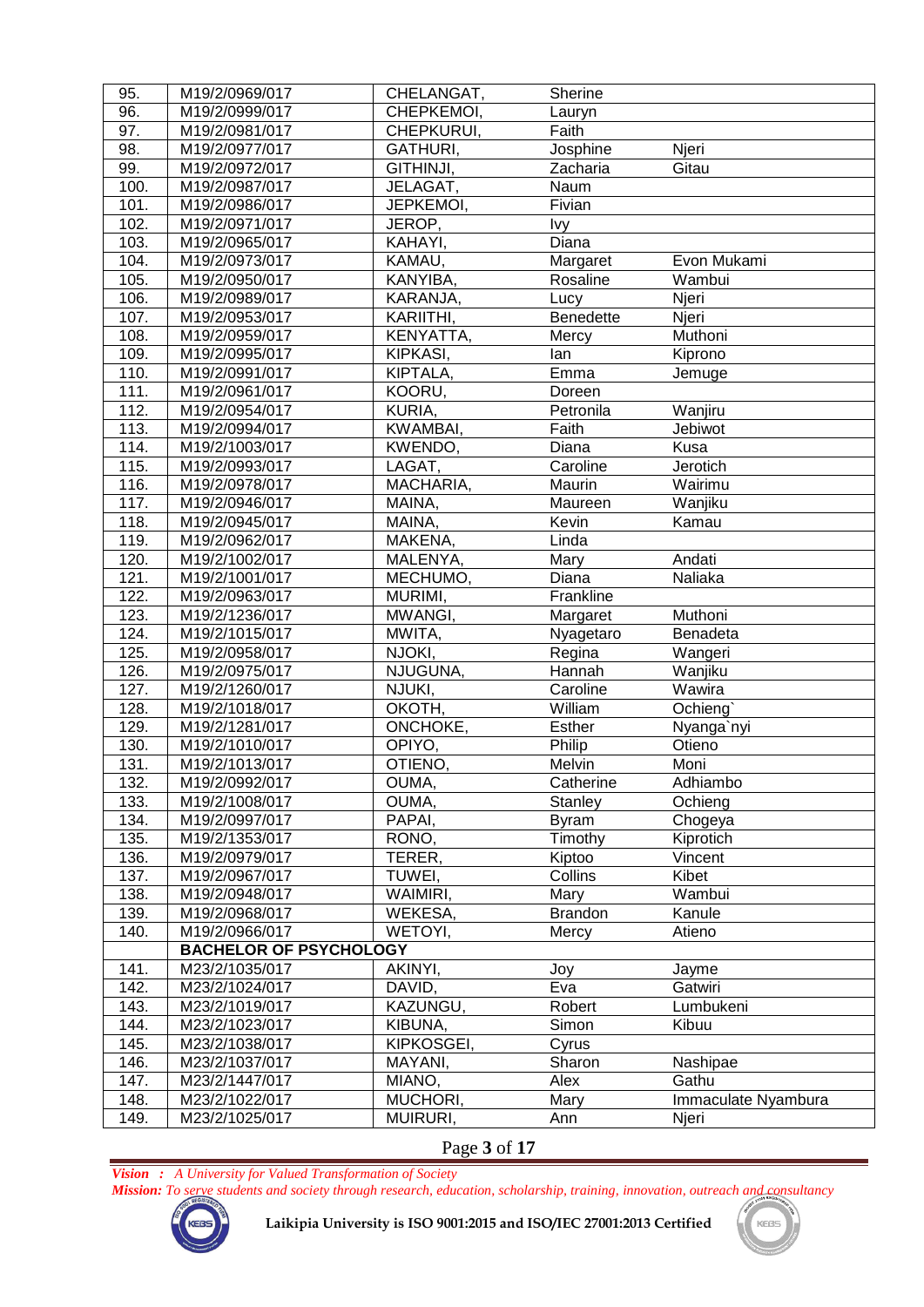| 150. | M23/2/1030/017                                            | MWENESI,    | Joy          |            |
|------|-----------------------------------------------------------|-------------|--------------|------------|
| 151. | M23/2/1046/017                                            | OBURU,      | lan          | Omondi     |
| 152. | M23/2/1222/016                                            | OLUNGA,     | Ruth         | Auma       |
| 153. | M23/2/1039/017                                            | ORENGE,     | Job          | Orina      |
| 154. | M23/2/1193/016                                            | OYIER,      | Allan        | Otieno     |
| 155. | M23/2/1042/017                                            | WAFULA,     | Linda        | Nakhumicha |
|      | <b>BACHELOR OF SCIENCE (COMMUNITY DEVELOPMENT</b>         |             |              |            |
| 156. | MS115/NHR/2/1611/017                                      | ACHILAH,    | Emily        | Awili      |
| 157. | MS115/MRL/2/1539/017                                      | BETT,       | Monicah      | Jepkoech   |
| 158. | MS115/MRL/2/1548/017                                      | BRIAN,      | Lelenguiya   | Sayanga    |
| 159. | M115/2/1051/017                                           | CHEGE,      | Teresia      | Wangari    |
| 160. | MS115/MRL/2/1549/017                                      | JAMES,      | Leleruk      | Koileken   |
| 161. | MS115/NHR/2/0828/018                                      | KAMAU,      | William      | Njogu      |
| 162. | MS115/NHR/2/1594/017                                      | KAMAU,      | Peter        | Gathungu   |
| 163. | M115/2/1068/017                                           | KIMTAI,     | Rymond       | Kemboi     |
| 164. | M115/2/1066/017                                           | KIPUKEL,    | Carol        | Nancha     |
| 165. | M115/2/1067/017                                           | KUNDU,      | Josephine    | Nafula     |
| 166. | MS115/MRL/2/1541/017                                      | LANGAT,     | William      | Kipkurui   |
| 167. | MS115/MRL/2/0003/016                                      | LELESIIT,   | Lipendo      |            |
| 168. | MS115/NHR/2/0879/018                                      | LENANGETAI, | Joseph       | Likoot     |
| 169. | MS115/MRL/2/1551/017                                      | LENTUKUNYE, | Christopher  |            |
| 170. | MS115/MRL/2/1643/017                                      | LESIYALOI,  | Risto        | Odesa      |
| 171. | MS115/MRL/2/1544/017                                      | LETURA,     | Raisy        | Ahamed     |
| 172. | MS115/MRL/2/1620/017                                      | LOLTOLO,    | Pamela       | Parito     |
| 173. | MS115/NHR/2/1593/017                                      | M'MATA,     | Alfred       | Igara      |
| 174. | M115/2/1064/017                                           | MAINA,      | Doreen       | Nyaruai    |
| 175. | M115/2/1049/017                                           | MAINA,      | Stephen      | Wamai      |
| 176. | M115/2/1227/017                                           | MOHAMED,    | Yasin        | Ali        |
| 177. | MS115/NHR/2/1614/017                                      | MPOE,       | Irene        | Naisoi     |
| 178. | M115/2/1061/017                                           | MUMBI,      | lan          | Kimathi    |
| 179. | M115/2/1052/017                                           | MUNYOKI,    | Justus       | Katua      |
| 180. | M115/2/1054/017                                           | MUTHUI,     | Aleph        | Makasi     |
| 181. | M115/2/1059/017                                           | MWIHAKI,    | Milka        |            |
| 182. | MS115/NHR/2/1592/017                                      | NDUNGU,     | Isaac        | Wambugu    |
| 183. | M115/2/1053/017                                           | NDUNI,      | Dominic      | Kyalo      |
| 184. | M115/2/1063/017                                           | NGETICH,    | Adenlyne     | Chesang    |
| 185. | M115/2/1074/017                                           | ODHIAMBO,   | Ashley       | Achieng    |
| 186. | M115/2/1076/017                                           | ONSOMU,     | Salymon      | Atuya      |
| 187. | M115/2/1069/017                                           | SIMIDI,     | Yvonne       | Khabukwi   |
| 188. | M115/2/1050/017                                           | WAMBUGU,    | Silvia       | Nyaguthii  |
|      | <b>BACHELOR OF ARTS (CRIMINOLOGY AND SECURITY STUDIES</b> |             |              |            |
| 189. | M116/2/0765/017                                           | ABALA,      | Kelvin       | Otieno     |
| 190. | M116/2/0720/017                                           | AMUKU,      | Shadrack     | Omalalu    |
| 191. | M116/2/0761/017                                           | APONDI,     | Joan         | Adoyo      |
| 192. | M116/2/0711/017                                           | ATIENO,     | Jesca        | Sarah      |
| 193. | M116/2/0748/017                                           | AUJA,       | Arnold       | Ochieng    |
| 194. | M116/2/0731/017                                           | AWUOR,      | Leah         | Priscila   |
| 195. | M116/2/0736/017                                           | BERA,       | Caleb        | Kiplang'at |
| 196. | M116/2/0749/017                                           | BOIYO,      | John         | Glein      |
| 197. | M116/2/0716/017                                           | CHEBET,     | Mercy        |            |
| 198. | M116/2/0734/017                                           | CHEPNGENO,  | Naomy        |            |
| 199. | M116/2/0735/017                                           | DORINE,     | Chepkurui    |            |
| 200. | M116/2/0726/017                                           | GACHUI,     | Dennis       | Gichini    |
| 201. | M116/2/0769/017                                           | GIYABE,     | Peter        |            |
| 202. | M116/2/0760/017                                           | HELDAH,     | Mainye       | Nyaboke    |
| 203. | M116/2/0756/017                                           | ISIYA,      | <b>Titus</b> |            |
|      |                                                           |             |              |            |

Page **4** of **17**

*Vision : A University for Valued Transformation of Society Mission: To serve students and society through research, education, scholarship, training, innovation, outreach and consultancy*



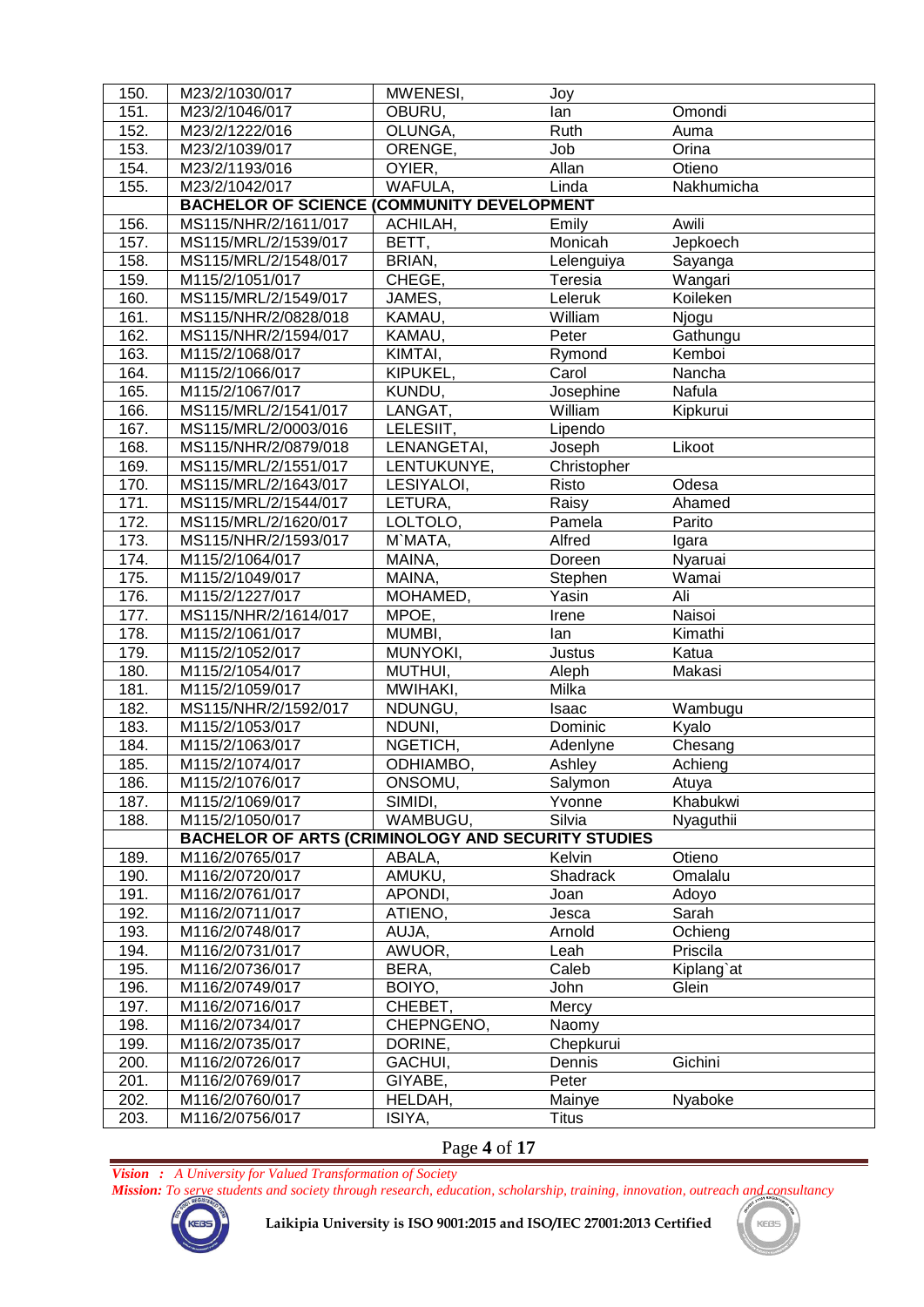| 204. | M116/2/0690/017 | KAGAI,      | Eunice        | Wangari          |
|------|-----------------|-------------|---------------|------------------|
| 205. | M116/2/0673/017 | KAGO,       | Peter         | Karanja          |
| 206. | M116/2/0758/017 | KAJUMA,     | Faith         | Marcellah        |
| 207. | M116/2/0705/017 | KATUMO,     | Jackline      | Mutile           |
| 208. | M116/2/0742/017 | KEITANY,    | Moses         | Cheserem         |
| 209. | M116/2/1036/017 | KELVIN,     | Kipkoech      |                  |
| 210. | M116/2/1349/017 | KIARIE,     | Joseph        | Macharia         |
| 211. | M116/2/0741/017 | KIBOR,      | Kiprotich     |                  |
| 212. | M116/2/0952/017 | KIGIA,      | Samuel        | Nganga           |
| 213. | M116/2/0762/017 | KIINE,      | Emmanuel      | Reteti           |
| 214. | M116/2/0672/017 | KINUTHIA,   | Zakaria       | Kamau            |
| 215. | M116/2/0702/017 | KINYUA,     | Henry         | Kaimenyi         |
| 216. | M116/2/0732/017 | KIPKOECH,   | Gilbert       |                  |
| 217. | M116/2/0757/017 | KIPLIMO,    | Abubakar      |                  |
| 218. | M116/2/0728/017 | KIPRONO,    | Benard        |                  |
| 219. | M116/2/0730/017 | KIPROTICH,  | Robert        |                  |
| 220. | M116/2/0717/017 | KIRUI,      | Gilbert       | Kiprono          |
| 221. | M116/2/0695/017 | KITAVI,     | <b>Titus</b>  |                  |
| 222. |                 | LALAMPAA,   | Wilfred       | Maingi<br>Ratila |
| 223. | M116/2/0739/017 | LEKOLOI,    | David         | Lmailan          |
|      | M116/2/0701/017 |             |               |                  |
| 224. | M116/2/1387/017 | LEMANGI,    | <b>Tyson</b>  | Lenasoi          |
| 225. | M116/2/0729/017 | MAHINGE,    | Samuel        | Kariuki Wamahiu  |
| 226. | M116/2/0680/017 | MAINA,      | Diana         | Nyaguthie        |
| 227. | M116/2/0087/017 | MAINA,      | Anne          | Njoki            |
| 228. | M116/2/0683/017 | MAINA,      | Catherine     | Wangari          |
| 229. | M116/2/0723/017 | MBACHA,     | Sharon        | Wangui           |
| 230. | M116/2/0763/017 | MEISEYIEKI, | Alex          | Sankale          |
| 231. | M116/2/0753/017 | MORAA,      | Yvonne        | Agnes            |
| 232. | M116/2/0759/017 | MORANGA,    | <b>Brian</b>  | Agisa            |
| 233. | M116/2/0745/017 | MULATI,     | Celestine     | Nekesa           |
| 234. | M116/2/0681/017 | MURICHU,    | Denis         | Kiruthu          |
| 235. | M116/2/0709/017 | MURYUNGI,   | Gideon        | Muthomi          |
| 236. | M116/2/0706/017 | MUTHEE,     | Elijah        | Murimi           |
| 237. | M116/2/0700/017 | MUTINDA,    | Faith         | Mumo             |
| 238. | M116/2/0696/017 | MUTUNGA,    | Catherine     | Mutanu           |
| 239. | M116/2/0707/017 | MWANGANGI,  | Idah          | Murugi           |
| 240. | M116/2/0682/017 | MWANGI,     | Eric          | Muturi           |
| 241. | M116/2/0686/017 | MWANGI,     | Dennis        | Maina            |
| 242. | M116/2/0684/017 | MWANGI,     | <b>Stella</b> | Wangui           |
| 243. | M116/2/1501/017 | MWANGI,     | Patricia      | Nyawira          |
| 244. | M116/2/0697/017 | MWATUMWA,   | Mohamed       | Nusurani         |
| 245. | M116/2/0692/017 | NGIGI,      | Mitchelle     | Wothaya          |
| 246. | M116/2/0699/017 | NGOSI,      | Elijah        | Munyau           |
| 247. | M116/2/0710/017 | NGUMU,      | Francis       | Mbatha           |
| 248. | M116/2/0727/017 | NJERI,      | Faith         | Wangari          |
| 249. | M116/2/0764/017 | NYAEGA,     | Swanya        | Ronald           |
| 250. | M116/2/0703/017 | NYAMAI,     | John          | Munuve           |
| 251. | M116/2/0747/017 | NYONGESA,   | Cyrus         | Simiyu           |
| 252. | M116/2/0721/017 | NZUKI,      | Fidelis       | Kyalo            |
| 253. | M116/2/0752/017 | OGOLLA,     | Isaac         | Wesonga          |
| 254. | M116/2/0766/017 | OKEYO,      | Gregory       | Odhiambo         |
| 255. | M116/2/0670/017 | OKUMU,      | Josephine     | Ajwang`          |
| 256. | M116/2/0767/017 | OLWENY,     | Odhiambo      | Daniel           |
| 257. | M116/2/0754/017 | OTIENO,     | Joshua        | Okoth            |
| 258. | M116/2/0755/017 | OWANGE,     | Hillary       | Omondi           |
| 259. | M116/2/0679/017 | RUNANU,     | Peter         | Mwangi           |

### Page **5** of **17**

*Vision : A University for Valued Transformation of Society Mission: To serve students and society through research, education, scholarship, training, innovation, outreach and consultancy*



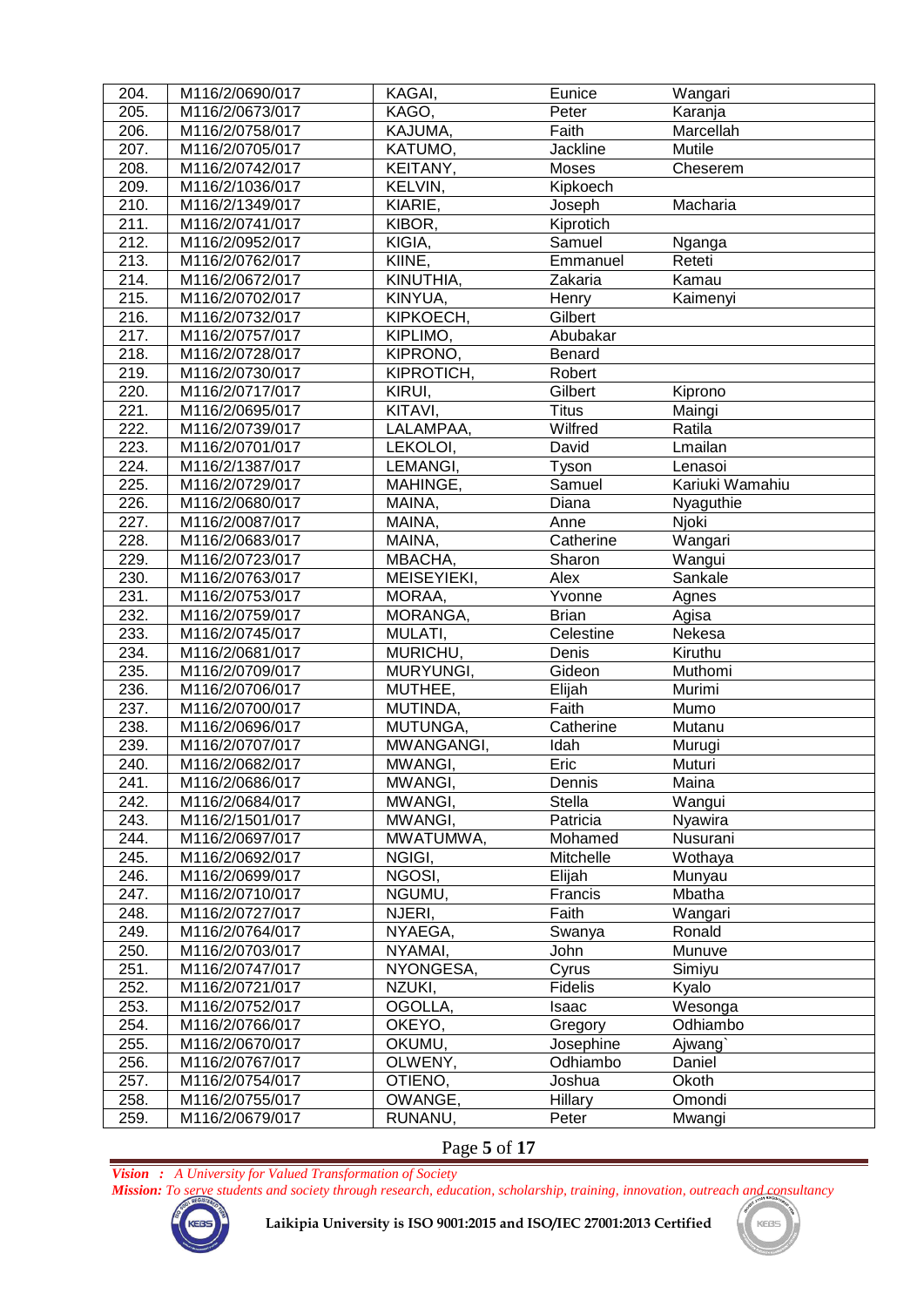| 260.             | M116/2/0669/017                                                                  | SAMSON,                                          | John         | Mwongela |
|------------------|----------------------------------------------------------------------------------|--------------------------------------------------|--------------|----------|
| 261.             | M116/2/0740/017                                                                  | SEPEKAN,                                         | Riamat       | Rose     |
| 262.             | M116/2/0714/017                                                                  | SHEILAH,                                         | Chebet       |          |
| 263.             | M116/2/0691/017                                                                  | TOMPO,                                           | Cheruiyot    | David    |
| 264.             | M116/2/0719/017                                                                  | WAINAINA,                                        | Gift         | Kamau    |
| 265.             | M116/2/0687/017                                                                  | WAIRIMU,                                         | Eunice       |          |
| 266.             | M116/2/0677/017                                                                  | WAITHIRA,                                        | Maryann      | Wambui   |
| 267.             | M116/2/0704/017                                                                  | YUMA,                                            | <b>Brian</b> | Musoleka |
|                  |                                                                                  | <b>SCHOOL OF BUSINESS AND ECONOMICS</b>          |              |          |
|                  | <b>BACHELOR OF COMMERCE {ACCOUNTING OPTION}</b>                                  |                                                  |              |          |
| 1.               | R11/5/0504/017                                                                   | KIOKO, Pius Mwangangi                            |              |          |
| 2.               | R11/5/0527/017                                                                   | CHELIMO, Elkanah Kipkorir                        |              |          |
| $\overline{3}$ . | R11/5/0506/017                                                                   | DAVID, Mwendwa                                   |              |          |
| 4.               | R11/5/1321/016                                                                   | GIDEON, Kiprotich                                |              |          |
| 5.               | R11/5/0498/017                                                                   | MWANGI, Leah Nduta                               |              |          |
| 6.               | R11/5/0493/017                                                                   | NDEGWA, Mercy Gathoni                            |              |          |
| 7.               | R11/5/0526/017                                                                   | WAWERU, Faith Muthoni                            |              |          |
| 8.               | R11/5/0347/016                                                                   | ALFRED, Kibet                                    |              |          |
| 9.               | R11/5/1460/017                                                                   | MUSYA, Musyoka                                   |              |          |
| 10.              | R11/5/0533/017                                                                   | NABOLE, Alvine Musindi                           |              |          |
|                  | <b>BACHELOR OF COMMERCE {BANKING AND FINANCE OPTION}</b>                         |                                                  |              |          |
| 11.              | R11/5/1335/016                                                                   | AWUOR, Ooko Winnie                               |              |          |
| 12.              | R11/5/0494/017                                                                   | GACHANGO, Juliet Wanjira                         |              |          |
| 13.              | R11/5/0161/017                                                                   | <b>KERUBO, Mellab</b>                            |              |          |
| 14.              | R11/5/0513/017                                                                   | KHAOYA, Jeremiah Simiyu                          |              |          |
| 15.              | R11/5/1555/016                                                                   | KILONZO, Gideon Mbai                             |              |          |
| 16.              | R11/5/0497/017                                                                   | KITHUKU, Mumbe                                   |              |          |
| 17.              | R11/5/0489/017                                                                   | MUTHONI, Jane Atieno                             |              |          |
| 18.              | R11/5/0517/017                                                                   | MWARIRI, Samuel Wainaina                         |              |          |
| 19.              | R11/5/0523/017                                                                   | RONO, Kiplangat Ishmael                          |              |          |
| 20.              | R11/5/0524/017                                                                   | SIRONKA, Silvia Paanoi<br>WILSON, Michael Ndaisi |              |          |
| 21.              | R11/5/0505/017<br><b>BACHELOR OF COMMERCE {HUMAN RESOURCE MANAGEMENT OPTION}</b> |                                                  |              |          |
| 22.              | RS11/NRB/5/0014/014                                                              | SONGOK, Brigid Jeptum                            |              |          |
|                  | <b>BACHELOR OF SCIENCE (ECONOMICS AND STATISTICS)</b>                            |                                                  |              |          |
| 23.              | R12/5/0840/017                                                                   | AYOMA, Jesicah                                   |              |          |
| 24.              | R12/5/0789/017                                                                   | BOSIRE, Kelvin Araka                             |              |          |
| 25.              | R12/5/0846/017                                                                   | CHEROP, Shallodyne                               |              |          |
| 26.              | R12/5/0841/017                                                                   | CHEROTICH, Judith                                |              |          |
| 27.              | R12/5/0847/017                                                                   | DICKSON, Maangi                                  |              |          |
| 28.              | R12/5/0862/017                                                                   | GUTO, Christine Bosibori                         |              |          |
| 29.              | R12/5/0838/017                                                                   | JEPKORIR, Joyline                                |              |          |
| 30.              | R12/5/1323/017                                                                   | KARIUKI, Andrew Muthee                           |              |          |
| 31.              | R12/5/0816/017                                                                   | KATWA, Keneth Musili                             |              |          |
| 32.              | R12/5/0849/017                                                                   | KIBICHII, Faith Jepkurui                         |              |          |
| 33.              | R12/5/0712/017                                                                   | KIBOI, David Kwemboi                             |              |          |
| 34.              | R12/5/0815/017                                                                   | MBUGUA, Sharon Nyambura                          |              |          |
| 35.              | R12/5/0855/017                                                                   | MUMBIA, Allan Namisi                             |              |          |
| 36.              | R12/5/0809/017                                                                   | MURIMI, Wilson Maina                             |              |          |
| 37.              | R12/5/0829/017                                                                   | MUTHOMI, Kelvin Mutwiri                          |              |          |
| 38.              | R12/5/0818/017                                                                   | MUTUA, Martin Kinyungu                           |              |          |
| 39.              | R12/5/0828/017                                                                   | MUTUNGA, Dennis                                  |              |          |
| 40.              | R12/5/0822/017                                                                   | MWANGANGI, Franciscah Kavevo                     |              |          |
| 41.              | R12/5/0844/017                                                                   | MWANGI, Geoffrey Wainaina                        |              |          |
| 42.              | R12/5/0851/017                                                                   | Joseph Wanjau<br>MWANGI,                         |              |          |

# Page **6** of **17**

*Vision : A University for Valued Transformation of Society*

*Mission: To serve students and society through research, education, scholarship, training, innovation, outreach and consultancy*



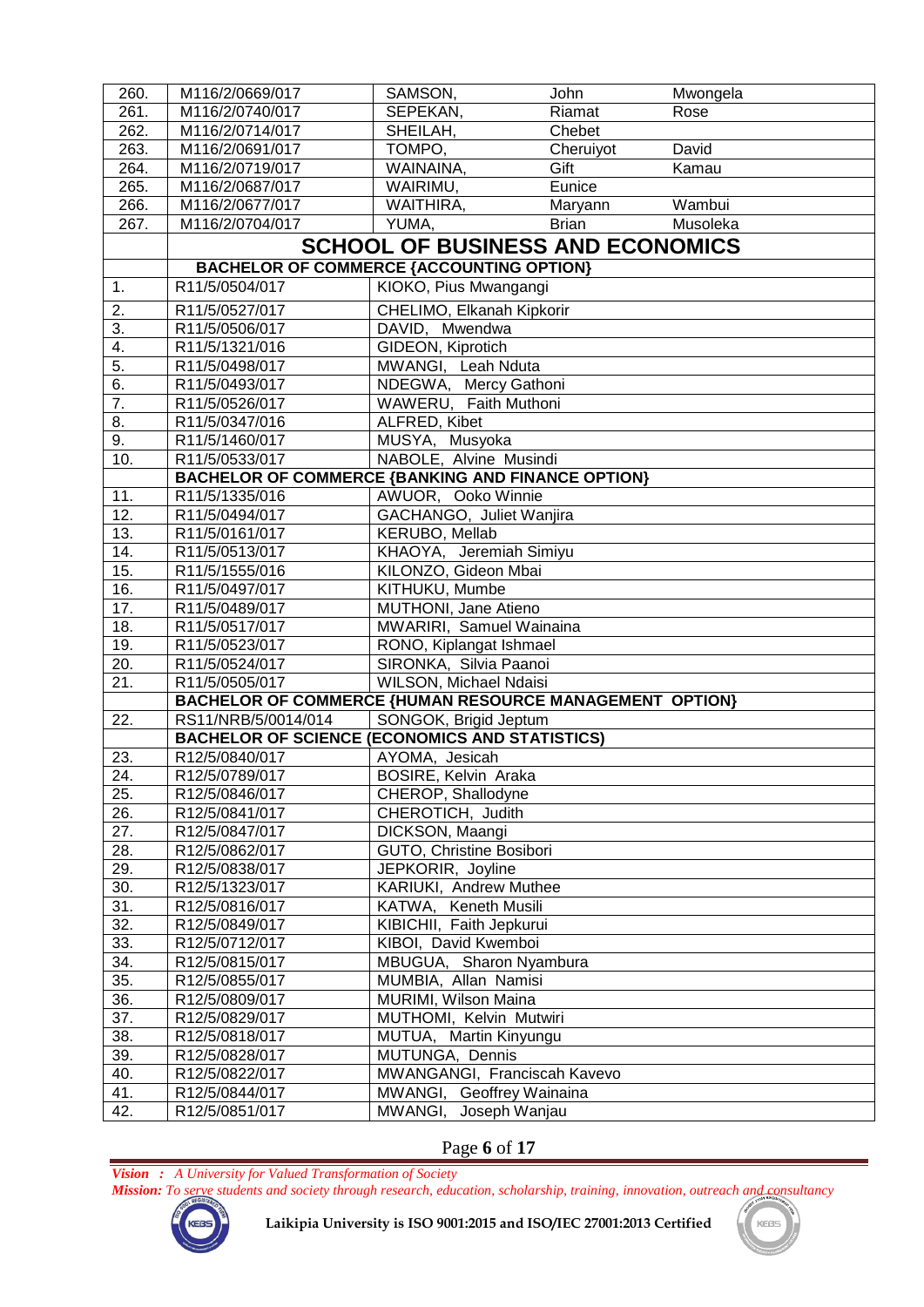| 43.               | R12/5/0831/017                             | MWIU, Jonathan Wambua                               |
|-------------------|--------------------------------------------|-----------------------------------------------------|
| 44.               | R12/5/0825/017                             | NJIRU, Bernard Njeru                                |
| 45.               | R12/5/0810/017                             | NYAGA, Rosaline Wawira                              |
| 46.               | R12/5/0860/017                             | <b>ODUORI, Victor Owino</b>                         |
| 47.               | R12/5/0861/017                             | OMONDI, Ochieng Emmanuel                            |
| 48.               | R12/5/0863/017                             | <b>ONGECHI, Ronny Chemasa Mosoti</b>                |
| 49.               | R12/5/0868/017                             | OWUOR, Thomas Ochieng                               |
| 50.               | R12/5/0808/017                             | RUNUNU, Sarah Wambui                                |
| 51.               | R12/5/0819/017                             | SAMUEL, Agneta Ngina                                |
| 52.               | R12/5/0853/017                             | SUTER, Ruth Jerutto                                 |
| 53.               | R12/5/1453/017                             | WATUNU, Mary Wangui                                 |
| 54.               | R12/5/0865/017                             | ZEBEDEO, Nyagaka Abel                               |
|                   |                                            | <b>BACHELOR OF ARTS (ECONOMICS AND SOCIOLOGY)</b>   |
| 55.               | R13/5/1129/017                             | CHEGE, Beatrice Muthoni                             |
| 56.               | R13/5/0985/017                             | CHEPKOECH, Mercy                                    |
| 57.               | R13/5/1139/017                             | CHERUIYOT, Gilbert Kiprono                          |
| 58.               | R13/5/0788/017                             | GUTO, Hillary Ariisi                                |
| 59.               | R13/5/1329/017                             | KARIUKI, Naomi Wanjiru                              |
| 60.               | R13/5/0790/017                             | KARIUKI, Purity Muthoni                             |
| 61.               | R13/5/0785/017                             | KIVARA, Linet Mumbi                                 |
| 62.               | R13/5/0796/017                             | LIMOZI, Calvins Idah                                |
| 63.               | R13/5/1149/017                             | LUKORITO, Dennis Wekesa                             |
| 64.               | R13/5/1336/017                             | MBAI, Martha Kavuli                                 |
| 65.               | R13/5/0795/017                             | MUGATSIA, Carlos Akivaga                            |
| 66.               | R13/5/1140/017                             | MUSERA, Carlson Omido                               |
| 67.               | R13/5/0772/017                             | MUTHIRA, Winnie Njoki                               |
| 68.               | R13/5/0955/017                             | NDERI, Benson Kinuthia                              |
| 69.               | R13/5/0776/017                             | NJAU, Wambui Mary                                   |
| 70.               | R13/5/1133/017                             | NJOROGE, Mary Wambui                                |
| $\overline{71}$ . | R13/5/0890/017                             | NJUGUNA, Mary Nyambura                              |
| $\overline{72}$ . | R13/5/0799/017                             | ODUOR, Moses Ochola                                 |
| 73.               | R13/5/0778/017                             | <b>OMARI, Esther Moige</b>                          |
| 74.               | R13/5/0771/017                             | WAMBUGU, Gregy Paul Kamau                           |
|                   |                                            | <b>BACHELOR OF SCIENCE (AGRICULTURAL ECONOMICS)</b> |
| 75.               | R14/5/0927/017                             | BRAYAN, Kipkurui                                    |
| 76.               | R14/5/0914/017                             | KARANJA, Emily Wanjiku                              |
| 77.               | R14/5/0982/017                             | KIPKEMOI, Onesmus                                   |
| 78.               | R14/5/1121/017                             | KIPLANGAT, Gilbert                                  |
| 79.               | R14/5/0905/017                             | KIRAGU, Bryan                                       |
| 80.               | R14/5/0942/017                             | MEYA, Eddy Ochieng                                  |
| 81.               | R14/5/0910/017                             | MIGWI, Mary Ann Wangechi                            |
| 82.               | R14/5/1858/016                             | MURAMBA, Paul Chimoti                               |
| 83.               | R14/5/0911/017                             | MURIITHI, Kevin Mwenda                              |
| 84.               | R14/5/0922/017                             | MURIUKI, Tony Muthomi                               |
| 85.               | R14/5/0919/017                             | MWITI, Christine Muthoni                            |
| 86.               | R14/5/0931/017                             | NG`ANG`A, Gideon Mwangi                             |
| 87.               | R14/5/0915/017                             | NGIGI, Purity Muthoni                               |
| 88.               | R14/5/0938/017                             | ODUOR, Lavender Adhiambo                            |
| 89.               | R14/5/0941/017                             | OGOLLA, Seth Omondi                                 |
| 90.               | R14/5/0936/017                             | WANYONYI, Emmanuella Angella Nanyama                |
|                   | <b>BACHELOR OF AGRIBUSINESS MANAGEMENT</b> |                                                     |
| 91.               | R15/5/0794/017                             | AKHWALE, Risper Obusiri                             |
| 92.               | R15/5/1094/017                             | CHEBET, Vivian                                      |
| 93.               | R15/5/1093/017                             | CHEPNGENO, Ruth                                     |
| 94.               |                                            |                                                     |
| 95.               | R15/5/1079/017                             | GACHUIRI, Carrie Wambui<br>David Nyuguto            |

Page **7** of **17**

*Vision : A University for Valued Transformation of Society Mission: To serve students and society through research, education, scholarship, training, innovation, outreach and consultancy*



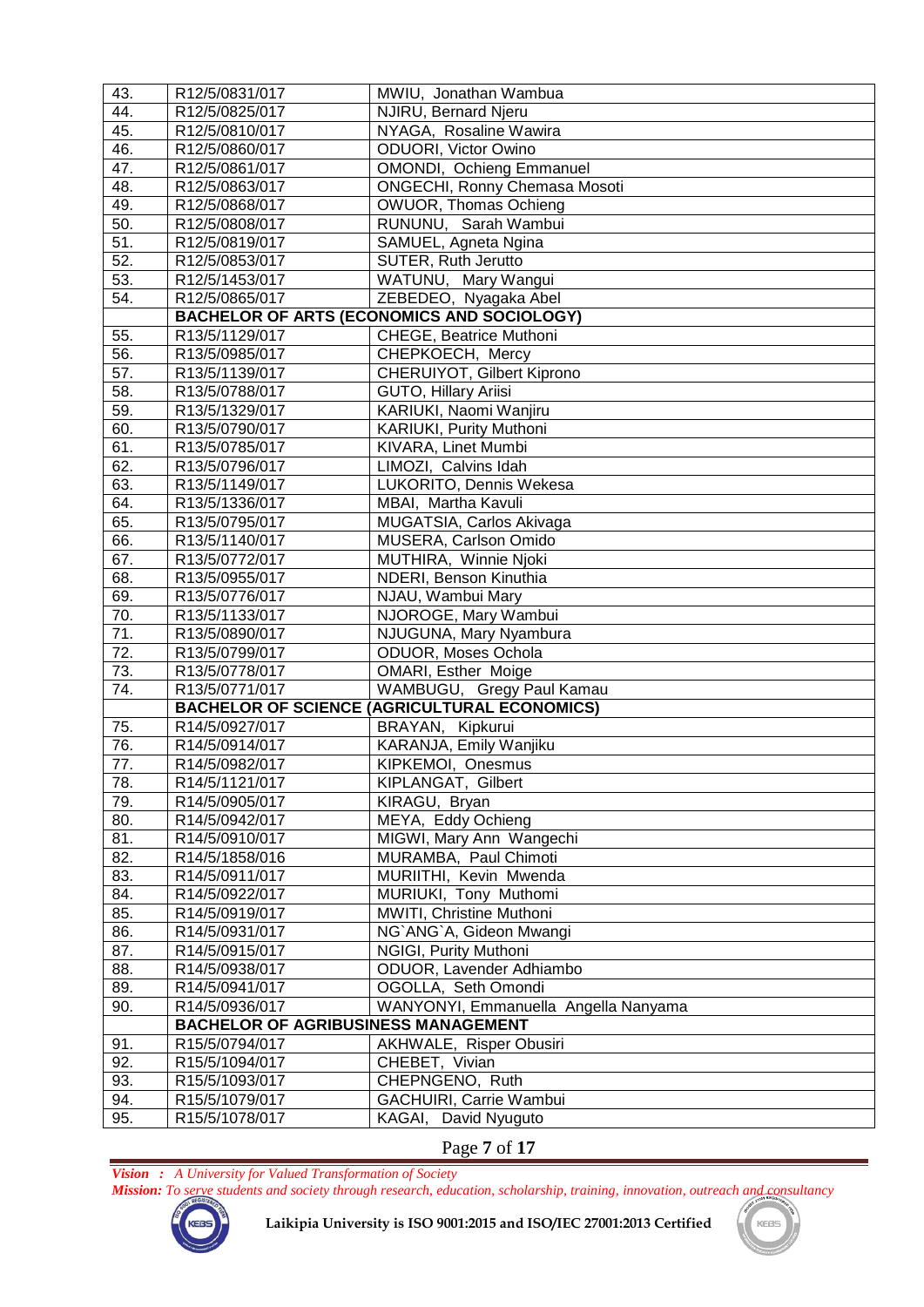| 96.              | R15/5/1355/017                      | KIPKEMOI, Fridah Jepkurui           |
|------------------|-------------------------------------|-------------------------------------|
| 97.              | R15/5/1120/017                      | KIPKOECH, Emmanuel                  |
| 98.              | R15/5/1101/017                      | MAINA, Nelius Wanjiru               |
| 99.              | R15/5/1090/017                      | MUKHAMARI, Christine Khamala        |
| 100.             | R15/5/0786/017                      | MUNGIIRIA, Silvia Makena            |
| 101.             | R15/5/1087/017                      | MURIUNGI, Mukiri Jeddy              |
| 102.             | R15/5/1136/017                      | MUTETHIA, Ken George                |
| 103.             | R15/5/0624/017                      | NDWIGA, Amos Mwenda                 |
| 104.             | R15/5/1080/017                      | NGETICH, Collins Kipkirui           |
| 105.             | R15/5/1104/017                      | NYANDIKO, Stephen Omondi            |
| 106.             | R15/5/1154/017                      | ODERA, Bonventure Otieno            |
| 107.             | R15/5/1089/017                      | SYOMBUA, Annah Muoka                |
| 108.             | R15/5/1006/017                      | VUSALA, Charity Afandi              |
| 109.             | R15/5/0984/017                      | YEGON, Brian Kiprotich              |
|                  |                                     | <b>SCHOOL OF EDUCATION</b>          |
|                  | <b>BACHELOR OF EDUCATION (ARTS)</b> |                                     |
| 1.               | L11/1/1556/017                      | AGWATA, Hedson Onyacha              |
| 2.               | L11/1/0332/017                      | ARIEMBA, Sharon Boyani              |
| $\overline{3}$ . | L11/1/0269/017                      | ASOTSI, Catherine Atieno            |
| 4.               | L11/1/0273/016                      | AYIEKO, Monicah Mbera               |
| $\overline{5}$ . | L11/1/0278/017                      | BARASA, Faith Tata                  |
| 6.               | L11/1/0085/017                      | <b>BENJAMIN, Dennis Mwendwa</b>     |
| $\overline{7}$ . | L11/1/0159/017                      | <b>BIWOTT, Cosmas Kimeli</b>        |
| 8.               | L11/1/0304/016                      | <b>BOERA, Mercy Monyangi</b>        |
| 9.               | L11/1/0123/017                      | <b>BOSCO, Winniecasty Cheptarus</b> |
| 10.              | L11/1/0196/017                      | BOSIBORI, Norah                     |
| 11.              | L11/1/1203/014                      | <b>BRIAN, Mose Manani</b>           |
| 12.              | L11/1/0271/017                      | <b>BURUDI, Oscar Malovi</b>         |
| 13.              | L11/1/0208/017                      | CHEBET, Daisy                       |
| 14.              | L11/1/0207/017                      | CHEBET, Tonui Felister              |
| 15.              | L11/1/0245/017                      | CHEBII, Mercy Jepkogei              |
| 16.              | L11/1/0247/017                      | CHELANGA, Lydia Jepkosgei           |
| 17.              | L11/1/0232/017                      | CHELANGAT, Mercy                    |
| 18.              | L11/1/0112/017                      | CHELATAN, Abigael                   |
| 19.              | L11/1/0117/017                      | CHELIMO, Everlyne                   |
| 20.              | L11/1/0198/017                      | CHEMUTAI, Diana                     |
| 21.              | L11/1/0075/017                      | CHEPCHIENG, Mercy Jepkorir          |
| 22.              | L11/1/0205/017                      | CHEPCHIRCHIR, Rehema                |
| 23.              | L11/1/0219/017                      | CHEPCHUMBA, Abigael                 |
| 24.              | L11/1/0134/017                      | <b>CHEPKEMOI, Mercy</b>             |
| 25.              | L11/1/0142/017                      | CHEPKEMOI, Vicky                    |
| 26.              | L11/1/0144/017                      | CHEPKIRUI, Caren                    |
| 27.              | L11/1/0211/017                      | <b>CHEPKIRUI, Risper</b>            |
| 28.              | L11/1/0980/017                      | CHEPKORIR, Anita                    |
| 29.              | L11/1/0138/017                      | CHEPKORIR, Jesca                    |
| 30.              | L11/1/0248/017                      | CHEPKWONY, Dorcas Jebichi           |
| 31.              | L11/1/0215/017                      | CHEPNGENO, Faith                    |
| 32.              | L11/1/0150/017                      | CHEPNGENO, Jesca                    |
| 33.              | L11/1/0168/017                      | CHEPNGETICH, Rono Irene             |
| 34.              | L11/1/0110/017                      | CHEPROT, Sheila Chemtai             |
| 35.              | L11/1/0200/017                      | CHEPTOO, Faith                      |
| 36.              | L11/1/0197/017                      | CHEPTOO, Sheila                     |
| 37.              | L11/1/0254/017                      | CHEPTOO, Sheila                     |
| 38.              | L11/1/0148/017                      | CHERONO, Mercy                      |
|                  |                                     |                                     |

Page **8** of **17**

*Vision : A University for Valued Transformation of Society*

*Mission: To serve students and society through research, education, scholarship, training, innovation, outreach and consultancy*



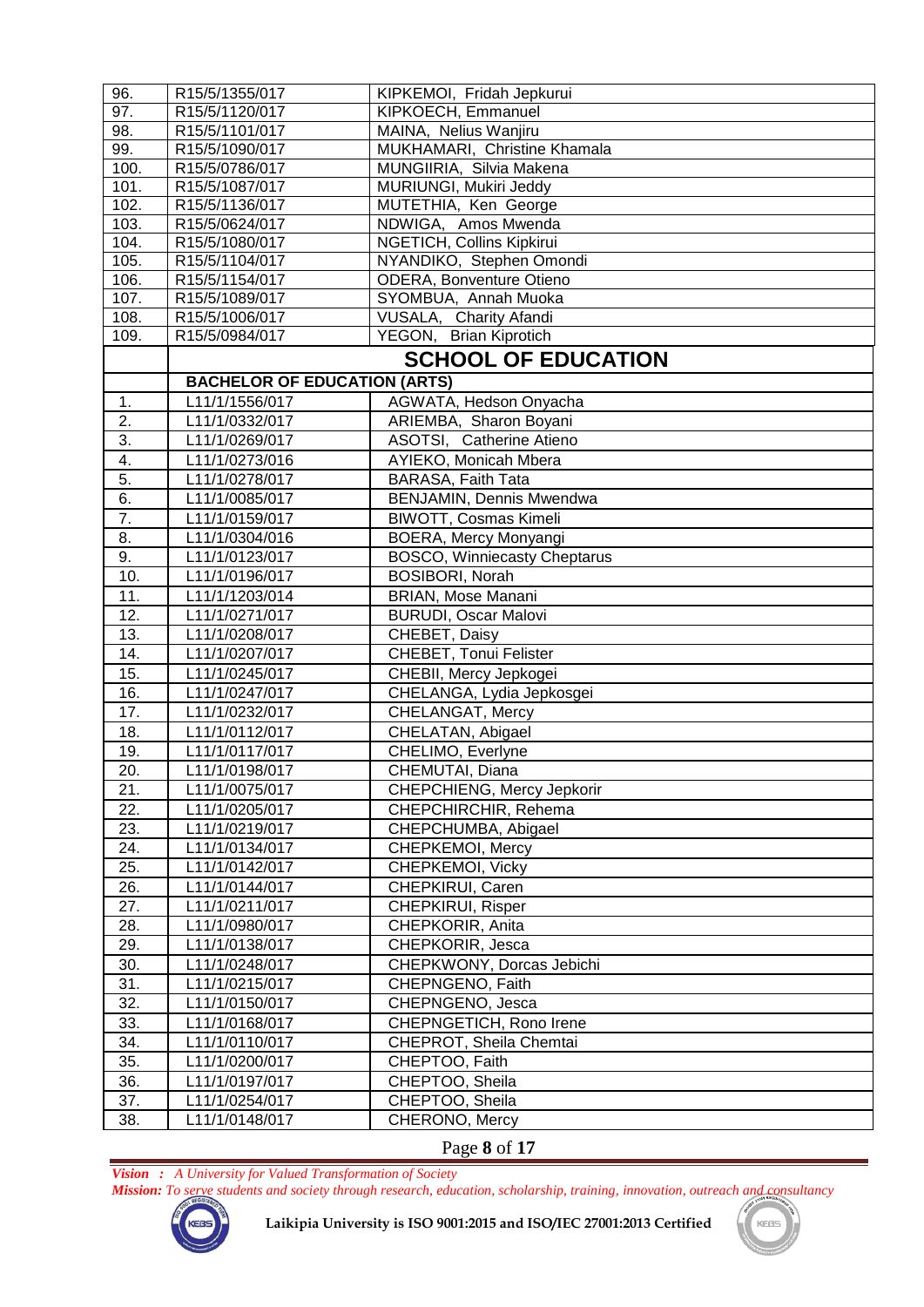| 39.                      | LS11/1/0983/017                  | CHERONO, Phoebe                         |
|--------------------------|----------------------------------|-----------------------------------------|
| 40.                      | L11/1/0288/017                   | CHEROTICH, Avani Dalfinus               |
| 41.                      | L11/1/0143/017                   | CHEROTICH, Epicael                      |
| 42.                      | L11/1/0157/017                   | CHERUTO, Maxcy                          |
| 43.                      | L11/1/0141/017                   | DOREEN, Mutai Chelangat                 |
| 44.                      | L11/1/0195/017                   | EVALINE, Chelangat                      |
| 45.                      | L11/1/0023/017                   | GACHOKI, Angela Njeri                   |
| 46.                      | L11/1/0009/017                   | GATERE, Easter Wangechi                 |
| 47.                      | L11/1/0345/017                   | GITENYA, Brian Masese                   |
| 48.                      | L11/1/0020/017                   | GITHINJI, Paul Mugo                     |
| 49.                      | L11/1/1512/016                   | IMBUKA, Modester Atolwa                 |
| 50.                      | L11/1/0055/017                   | IRERI, Breda Wawira                     |
| 51.                      | L11/1/0151/017                   | JACKLINE, Chepkemoi                     |
| 52.                      | L11/1/0069/017                   | JANE, Kaniru                            |
| 53.                      | L11/1/0210/017                   | JANET, Chepkoech                        |
| 54.                      | L11/1/0252/017                   | JEBET, Caren                            |
| 55.                      | L11/1/1967/016                   | JEBOR, Nelly                            |
| 56.                      | L11/1/0244/017                   | JEMUTAI, Sarah                          |
| $\overline{57}$ .        | L11/1/0225/017                   | JEPCHUMBA, Gladys                       |
| 58.                      | L11/1/0224/017                   | JEPKEMEI, Phebian                       |
| 59.                      | L11/1/0246/017                   | JEPKOGEI, Hilda                         |
| 60.                      | L11/1/0227/017                   | JEPKOGEI, Ruth                          |
| 61.                      | L11/1/0239/017                   | JEPKORIR, Julia Loice                   |
| 62.                      | L11/1/0218/017                   | JEPKOSGEI, Eulida                       |
| 63.                      | L11/1/0164/017                   | JEROTICH, Betsy                         |
| 64.                      | L11/1/0051/017                   | JOHN, Ngwasi Anderson                   |
| 65.                      | L11/1/0169/017                   | KADIR, Zainab Abdul                     |
| 66.                      | L11/1/0052/017                   | KAKILE, Scholar Kalekye                 |
| 67.                      | L11/1/0043/017                   | KALUA, Everline Kasyoka                 |
| 68.                      | L11/1/0313/017                   | KAMANDA, Doreen Bosibori                |
| 69.                      | L11/1/0017/017                   | KAMAU, Faith Muthoni                    |
| 70.                      | L11/1/0178/017                   | KAMAU, Isaac Kuria                      |
| 71.                      | L11/1/0038/017                   | KAMENE, Fridah Kaluki                   |
| $\overline{72}$ .<br>73. | LS11/1/1427/017                  | KAMOTHO, Moses Kariuki                  |
|                          | L11/1/0066/017                   | KANANA, Christine                       |
| 74.                      | L11/1/0045/017                   | KANYAA, Catherine Kalumu                |
| 75.                      | LS11/1/1410/017                  | KARIMI, Gladys                          |
| 76.<br>77.               | L11/1/0062/017<br>L11/1/0282/017 | <b>KATHURE, Purity</b><br>KEGEHI, Susan |
| 78.                      | L11/1/0317/017                   | KEMUNTO, Kimanga Juliet                 |
| 79.                      | L11/1/0068/017                   | KENDI, Lenity Muriungi                  |
| 80.                      | L11/1/0154/017                   | KIBOI, Eslyne Tibin                     |
| 81.                      | L11/1/0097/017                   | KIBOI, Leah Chemsto                     |
| 82.                      | LS11/1/1503/017                  | KIHOHIA, Carlo Wangui                   |
| 83.                      | L11/1/1409/017                   | KIMARU, Mercy Nyagitare                 |
| 84.                      | L11/1/0064/017                   | KIMATHI, Martin Murimi                  |
| 85.                      | L11/1/0079/017                   | KIMONGO, Emmaculate Mumo                |
| 86.                      | L11/1/0251/017                   | KIMUTAI, Titus Kipchirchir              |
| 87.                      | LP11/13714/013                   | KINYUA, Monicah Wangechi                |
| 88.                      | L11/1/0065/017                   | KINYUA, Nancy Mugure                    |
| 89.                      | L11/1/0191/017                   | KIPKEMOI, Kenneth                       |
| 90.                      | L11/1/0136/017                   | KIPKORIR, Dominic Bett                  |
| 91.                      | LS11/1/1852/014                  | KIPKOSKE, Irene Chepng'eno              |
| 92.                      | L11/1/0201/017                   | KIPNGENO, Hillary                       |
|                          |                                  |                                         |

#### Page **9** of **17**

*Vision : A University for Valued Transformation of Society*

*Mission: To serve students and society through research, education, scholarship, training, innovation, outreach and consultancy*



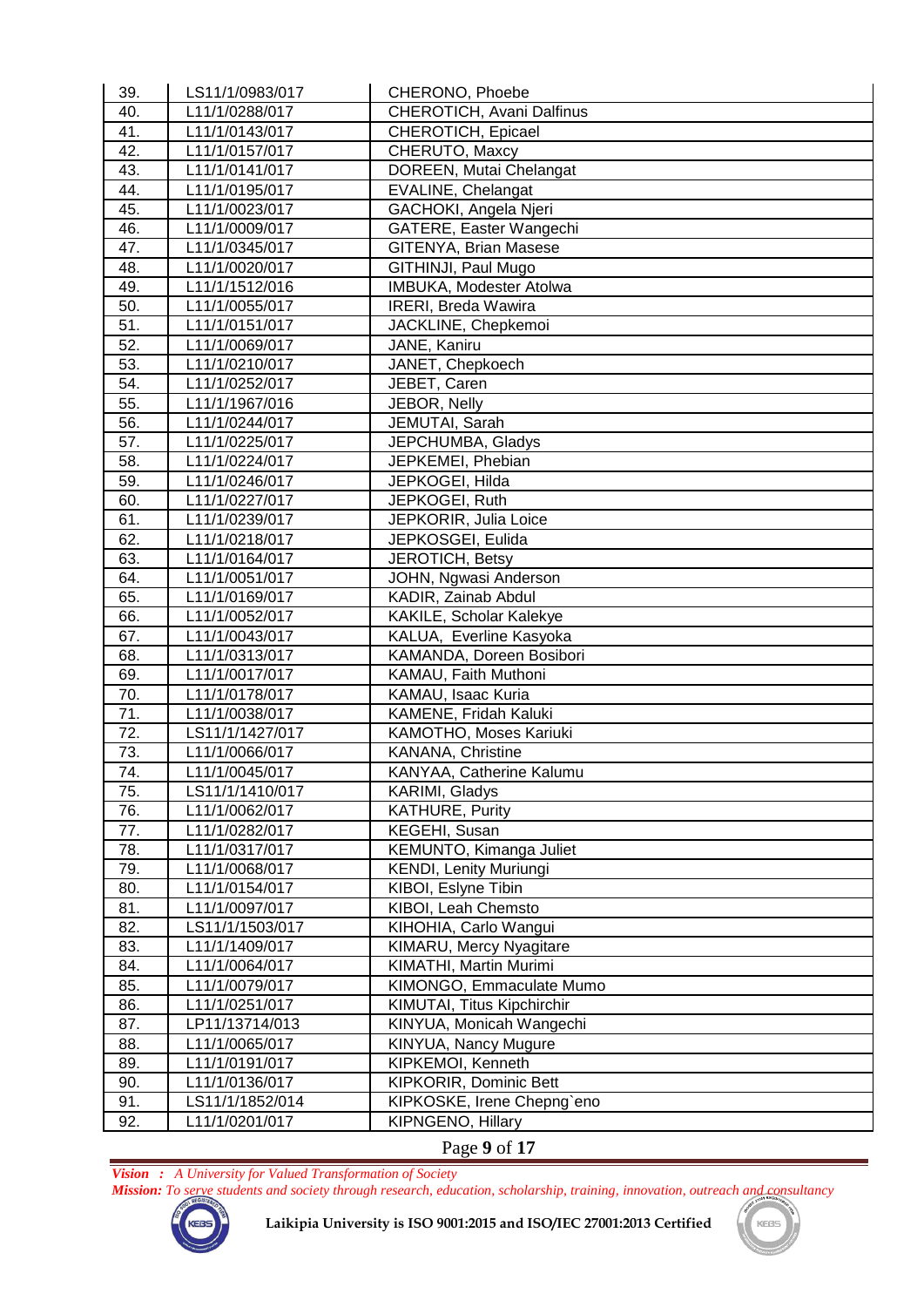| 93.  | L11/1/2131/016      | KIPRONO, David              |
|------|---------------------|-----------------------------|
| 94.  | L11/1/0156/017      | KIPRONO, Jeremiah           |
| 95.  | L11/1/0181/017      | KIPRONO, Joyce Jeptarus     |
| 96.  | L11/1/0738/017      | KIPROTICH, Obadiah          |
| 97.  | LS11/1/1514/017     | KIPSERGON, Mercy Cheptiken  |
| 98.  | L11/1/0184/016      | KIPTOO, Richard Kiplimo     |
| 99.  | LS11/NHR/1/0193/015 | KIRAGU, Kelvin Waweru       |
| 100. | L11/1/0113/017      | KIROP, Thiofana Jebiwott    |
| 101. | L11/1/1114/017      | KIRUI, Cosmas Kipyegon      |
| 102. | L11/1/1369/017      | KIVILU, Newton              |
| 103. | L11/1/0162/017      | KOECH, Faith Cherono        |
| 104. | L11/1/0116/017      | KOKITA, Harrison Cheruiyot  |
| 105. | L11/1/0250/017      | KOSGEI, Hezron Kipyego      |
| 106. | L11/1/0238/017      | KULEI, Sophie Jerono        |
| 107. | L11/1/0290/017      | KUNGU, Leotine Akinyi       |
| 108. | L11/1/0130/017      | KWAMBOKA, Ruth              |
| 109. | LS11/MRL/1/0013/14  | LEPISH, Maasai Radiel       |
| 110. | L11/1/0262/017      | LIGALE, Michael             |
| 111. | L11/1/0111/017      | LOKADANY, Doreen Chepotipin |
| 112. | L11/1/0032/017      | MAANGU, Mercyline Nyanchama |
| 113. | L11/1/0323/017      | MAGOMA, Margret Nyakeya     |
| 114. | L11/1/0266/017      | MAINA, Catherine Wangu      |
| 115. | L11/1/0189/017      | MAINA, Waweru James         |
| 116. | L11/1/1335/017      | MAKAA, Elizabeth Kyambi     |
| 117. | L11/1/0124/017      | MAKOKHA, Amos Sitati        |
| 118. | L11/1/0308/017      | MAKORI, Faith Kemunto       |
| 119. | L11/1/0336/017      | MAKORI, Wilfred Onsarigo    |
| 120. | L11/1/0320/017      | MAKWORO, Christine Nyaboke  |
| 121. | L11/1/0325/017      | MANYARA, Clifford Nyaosi    |
| 122. | L11/1/0304/017      | MARWA, Wankio John          |
| 123. | L11/1/0295/017      | MASAKA, Dayanah Kemuma      |
| 124. | L11/1/0155/017      | MASIRAT, Deborah Chemtai    |
| 125. | L11/1/0297/017      | MAUTI, Fredrick Moreka      |
| 126. | L11/1/0090/017      | MBAI, Esther Katee          |
| 127. | L11/1/0279/017      | MBAYA, Faith Nasimiyu       |
| 128. | L11/1/0184/017      | MBURU, Samuel Kanja         |
| 129. | L11/1/0203/017      | MERCY, Chelangat            |
| 130. | L11/1/0298/017      | MOGOA, Job Onchieku         |
| 131. | L11/1/0170/017      | MONGARE, Lenser Bosibori    |
| 132. | L11/1/0339/017      | MONGARE, Winfreda Moraa     |
| 133. | L11/1/0231/017      | MORIN, Mbuthia Wanjiru      |
| 134. | L11/1/0067/017      | MPURIA, Kelvin Kinoti       |
| 135. | L11/1/0074/017      | MUASYA, William Mwengea     |
| 136. | L11/1/0761/016      | MUGO, Erick Munene          |
| 137. | L11/1/0083/017      | MUIA, Festus Kisuku         |
| 138. | L11/1/0267/017      | MUKHEBI, Irine Naliaka      |
| 139. | L11/1/0750/017      | MUKOYA, Felistirs Oyiera    |
| 140. | L11/1/0080/017      | MUMO, Cynthia Mbula         |
| 141. | L11/1/0078/017      | MUNYWOKI, Joy Mwende        |
| 142. | L11/1/0024/017      | MURIITHI, Christine Wanjiru |
| 143. | L11/1/0165/017      | MURONO, Nelly Jelagat       |
| 144. | L11/1/0092/017      | MUSENGYA, Purity Nduku      |
| 145. | L11/1/0104/017      | MUSUNGU, Tobias Wanjala     |
| 146. | L11/1/0047/017      | MUSYIMI, Nancy Muli         |

#### Page **10** of **17**

*Vision : A University for Valued Transformation of Society*

*Mission: To serve students and society through research, education, scholarship, training, innovation, outreach and consultancy*



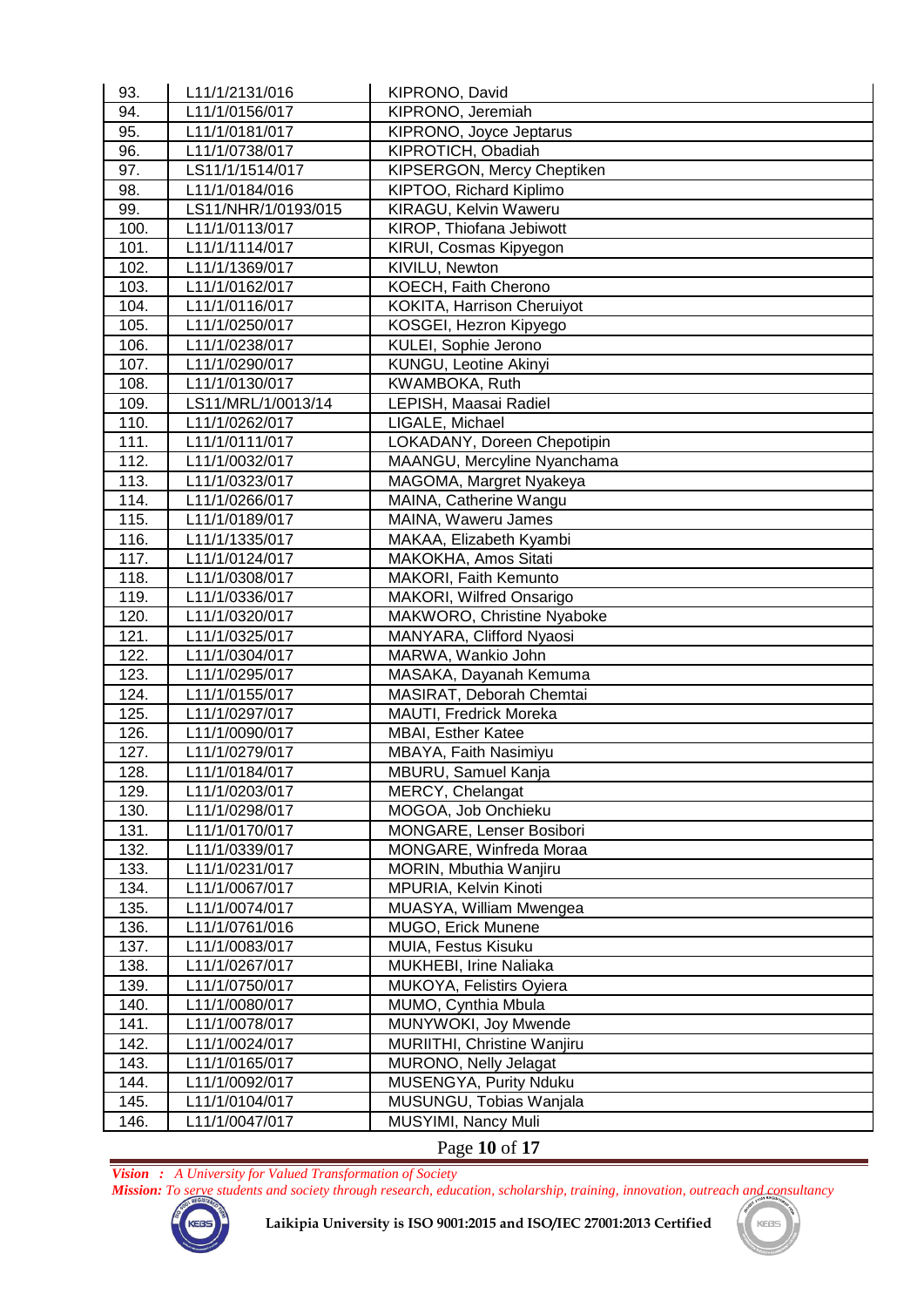| 147. | L11/1/0204/017      | <b>MUTAI, Betty Chebet</b> |
|------|---------------------|----------------------------|
| 148. | L11/1/0160/017      | MUTAI, Irine Chelagat      |
| 149. | L11/1/0176/017      | MUTHIRU, Mary Wanjiru      |
| 150. | L11/1/0033/017      | MUTHOKA, Florence Nduku    |
| 151. | L11/1/0101/017      | MUTHONI, Mary              |
| 152. | L11/1/0049/017      | MUTHUI, James Mutinda      |
| 153. | L11/1/0082/017      | MUTUKU, Felisters Nzilani  |
| 154. | L11/1/0042/017      | MUTULU, Faithcaster Kavata |
| 155. | L11/1/1498/017      | MUTUNGA, Charles Maundu    |
| 156. | L11/1/0015/017      | MUTUNGA, Patience Mumbua   |
| 157. | L11/1/0036/017      | MUTUNKEI, Mercy Nzula      |
| 158. | LS11/NKR/1/1608/017 | MWAI, Regina Wambui        |
| 159. | L11/1/0050/017      | MWANGANGI, Juliana Mwende  |
| 160. | L11/1/0030/017      | MWANGI, John Ndero         |
| 161. | L11/1/1417/017      | MWANGI, Virginia Muthoni   |
| 162. | L11/1/0096/017      | MWANIKI, Purity Wanyaga    |
| 163. | L11/1/0034/017      | MWANZIA, Paul Nyamai       |
| 164. | L11/1/0842/016      | MWENDA, Benjamin Gitari    |
| 165. | LS11/1/1474/017     | MWETERWA, Elosy Gakii      |
| 166. | L11/1/0292/017      | MWITA, Elizabeth Boke      |
| 167. | L11/1/0234/017      | NAMPASO, Tecla Seleyian    |
| 168. | L11/1/0263/017      | NAVISWA, Alex Muyundo      |
| 169. | L11/1/0031/017      | NDIRANGU, Esther Wanjiru   |
| 170. | L11/1/0046/017      | NDOLO, Virginia Mwikali    |
| 171. | L11/1/0230/017      | NDUNG'U, Jackson Wambugu   |
| 172. | L11/1/1419/017      | NDUNGU, Lewis Mburu        |
| 173. | L11/1/1418/017      | NG`ANG`A, Mary Wangari     |
| 174. | L11/1/0186/017      | NGANGA, Benardict Wairimu  |
| 175. | L11/1/0039/017      | NGITI, Mwangangi           |
| 176. | L11/1/0166/017      | NGUGI, Hellen Njoki        |
| 177. | LS11/1/1478/017     | NGUGI, Sylvester Mwangi    |
| 178. | L11/1/0095/017      | NJAGI, Scolastica Nyawira  |
| 179. | L11/1/0019/017      | NJAMBI, Sarah Wanjiku      |
| 180. | L11/1/0177/017      | NJENGA, Veronica Wanjiru   |
| 181. | L11/1/0057/017      | NJERU, Kelvin Mwenda       |
| 182. | L11/1/0016/017      | NJERU, Moreen Wanjiru      |
| 183. | LS11/1/1435/017     | NJIHIA, Maureen Njoki      |
| 184. | L11/1/0056/017      | NJIRU, Cathrine Wanja      |
| 185. | LS11/1/1476/017     | NJOROGE, Julius Gikonyo    |
| 186. | L11/1/0022/017      | NJUGUNA, Cynthia Wanjiru   |
| 187. | L11/1/0058/017      | NJUKI, Anastasia Muceru    |
| 188. | L11/1/0061/017      | NKATHA, Aisha              |
| 189. | L11/1/0149/017      | NYABUTI, Richard Arasa     |
| 190. | L11/1/0306/017      | NYABUTO, Ruth Nyaboke      |
| 191. | L11/1/0314/017      | NYACHOTI, Truphena Moraa   |
| 192. | L11/1/0054/017      | NYAGA, Ephantus Macharia   |
| 193. | L11/1/0084/017      | NYAGA, Faith Ngina         |
| 194. | L11/1/0307/017      | NYAKANG`O, Grace Kerubo    |
| 195. | L11/1/0294/017      | NYAKUNDI, Vivian Mong'ina  |
| 196. | L11/1/0185/017      | NYINGI, Grace Wanjira      |
| 197. | L11/1/0099/017      | NYONGESA, Oliver Wafula    |
| 198. | L11/1/0037/017      | NZIOKI, David Mbithi       |
| 199. | L11/1/1314/017      | ODEDE, Jerry Odhiambo      |
| 200. | L11/1/0301/017      | <b>ODHIAMBO, Evans</b>     |
|      |                     |                            |

Page **11** of **17**

*Vision : A University for Valued Transformation of Society*

*Mission: To serve students and society through research, education, scholarship, training, innovation, outreach and consultancy*



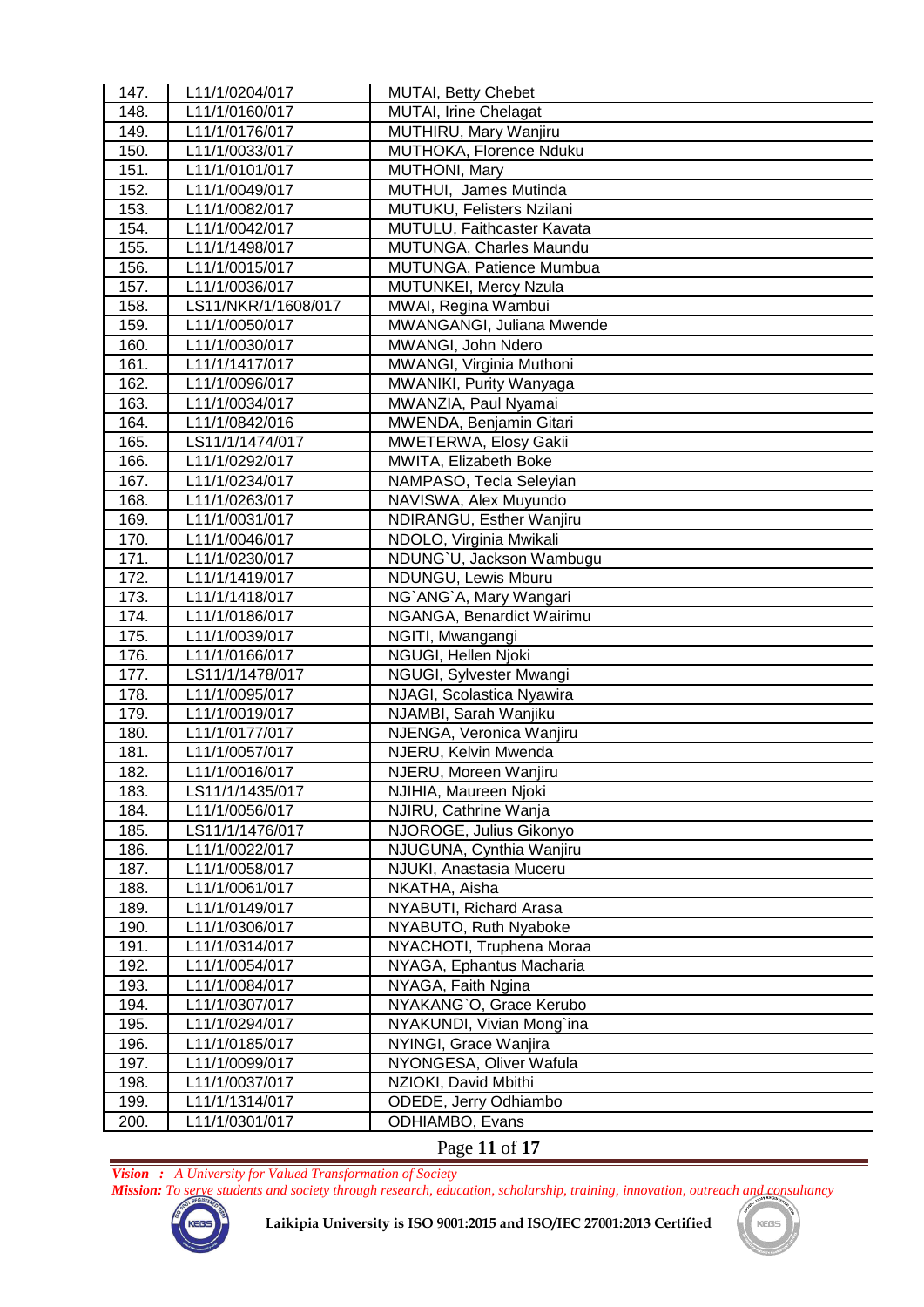| 201. | L11/1/0107/017                         | OENGA, Alice Nyambesa            |  |  |
|------|----------------------------------------|----------------------------------|--|--|
| 202. | L11/1/0312/017                         | OENGA, Gaterude Bonareri         |  |  |
| 203. | L11/1/0330/017                         | OGUTU, Maurine Auma              |  |  |
| 204. | L11/1/0258/017                         | OKELLO, Laureen Nekesa           |  |  |
| 205. | L11/1/0316/017                         | OKEROSI, Lilian Sigara           |  |  |
| 206. | L11/1/0296/017                         | OMARIBA, Francis Mbaka           |  |  |
| 207. | L11/1/0342/017                         | ONDEGO, Hellen Imari             |  |  |
| 208. | L11/1/0335/017                         | <b>ONGERA, Davis Mosoti</b>      |  |  |
| 209. | L11/1/0034/016                         | ONGUS, Diana Mildred Awuor       |  |  |
| 210. | L11/1/0322/017                         | ONKOBA, Zipporah Bochere         |  |  |
| 211. | L11/1/0321/017                         | <b>ONSARE, Brian Bokuro</b>      |  |  |
| 212. | L11/1/0319/017                         | <b>ONSOMBI, Doris Kerubo</b>     |  |  |
| 213. | L11/1/0209/017                         | ONWONG`A, Josephine Nyaboke      |  |  |
| 214. | L11/1/0289/017                         | OPICHE, Quinter Akoth            |  |  |
| 215. | L11/1/0341/017                         | OTWERE, Elizabeth Kwamboka       |  |  |
| 216. | L11/1/0328/017                         | OUMA, Steve Otieno               |  |  |
| 217. | L11/1/0006/017                         | OUYA, Enos Akaliche              |  |  |
| 218. | L11/1/0329/017                         | OWUOR, Stephen Otieno            |  |  |
| 219. | L11/1/0048/017                         | PAUL, Damaris Kanyiva            |  |  |
| 220. | L11/1/0293/017                         | PHILIP, Dianah Bonareri          |  |  |
| 221. | L11/1/0254/016                         | RODA, Nyabuto Nyabonyi           |  |  |
| 222. | L11/1/0346/017                         | ROSELINE, Akinyi Rozina          |  |  |
| 223. | L11/1/0256/017                         | ROTICH, Winnie Jeruto            |  |  |
| 224. | L11/1/0283/017                         | SAISI, Leah Uside                |  |  |
| 225. | L11/1/0041/017                         | SAMUEL, Rachael Kavinya          |  |  |
| 226. | L11/1/0174/017                         | SANG, Mercy Chepkorir            |  |  |
| 227. | L11/1/0274/017                         | SHIRAMBA, Irine Makolo           |  |  |
| 228. | L11/1/0265/017                         | SIFUNA, Viona Nafula             |  |  |
| 229. | L11/1/0340/017                         | SIGIRA, Fredrick Onyanda         |  |  |
| 230. | L11/1/1291/017                         | STEPHEN, Kwesis Kinaibei         |  |  |
| 231. | L11/1/0206/017                         | VIOLA, Marindany                 |  |  |
| 232. | L11/1/0029/017                         | WACHIRA, Stella Muthoni          |  |  |
| 233. | L11/1/1135/016                         | WACHITSA, Antony Khaimba         |  |  |
| 234. | L11/1/0102/017                         | WAFULA, Diana Namwenya           |  |  |
| 235. | L11/1/1190/017                         | WAGURA, Richard Wang`ara         |  |  |
| 236. | L11/1/0026/017                         | WAIRIMU, Teresia                 |  |  |
| 237. | L11/1/1097/017                         | WAMWEYA, Caroline Njeri          |  |  |
| 238. | L11/1/1407/017                         | <b>WANGECI, Pauline Waithera</b> |  |  |
| 239. | L11/1/2292/016                         | WANJIKU, Lucy Njoki              |  |  |
| 240. | L11/1/0020/016                         | WANJIKU, Ndirangu Naomi          |  |  |
| 241. | L11/1/0276/017                         | WANYAMA, Joan Lukelesia          |  |  |
| 242. | L11/1/0281/017                         | WANYONYI, Sharon Karushi         |  |  |
| 243. | L11/1/0021/017                         | <b>WARUTERE, Lucy Watiri</b>     |  |  |
| 244. | LS11/1/1553/017                        | <b>WARUTERE, Martin Maina</b>    |  |  |
| 245. | L11/1/0173/017                         | WAWERU, Alice Wangari            |  |  |
| 246. | L11/1/0106/017                         | WAWIRE, Ruth Namukuru            |  |  |
| 247. | L11/1/0261/017                         | WEKESA, Joshua Wafula            |  |  |
| 248. | L11/1/0275/017                         | WESONGA, Pasilidah Angulu        |  |  |
| 249. | L11/1/0299/017                         | YONDI, Lydiah Binsari            |  |  |
|      | <b>BACHELOR OF EDUCATION (SCIENCE)</b> |                                  |  |  |
| 250. | L13/1/0402/017                         | ABOTA, Christine Moraa           |  |  |
| 251. | L13/1/0394/017                         | ADIEDO, Charles Odinya           |  |  |
| 252. | L13/1/0391/017                         | ASALEKHA, Ronny Litsalia         |  |  |
| 253. | L13/1/1030/016                         | BEN, Nganga Ndungu               |  |  |

Page **12** of **17**

*Vision : A University for Valued Transformation of Society*

*Mission: To serve students and society through research, education, scholarship, training, innovation, outreach and consultancy*



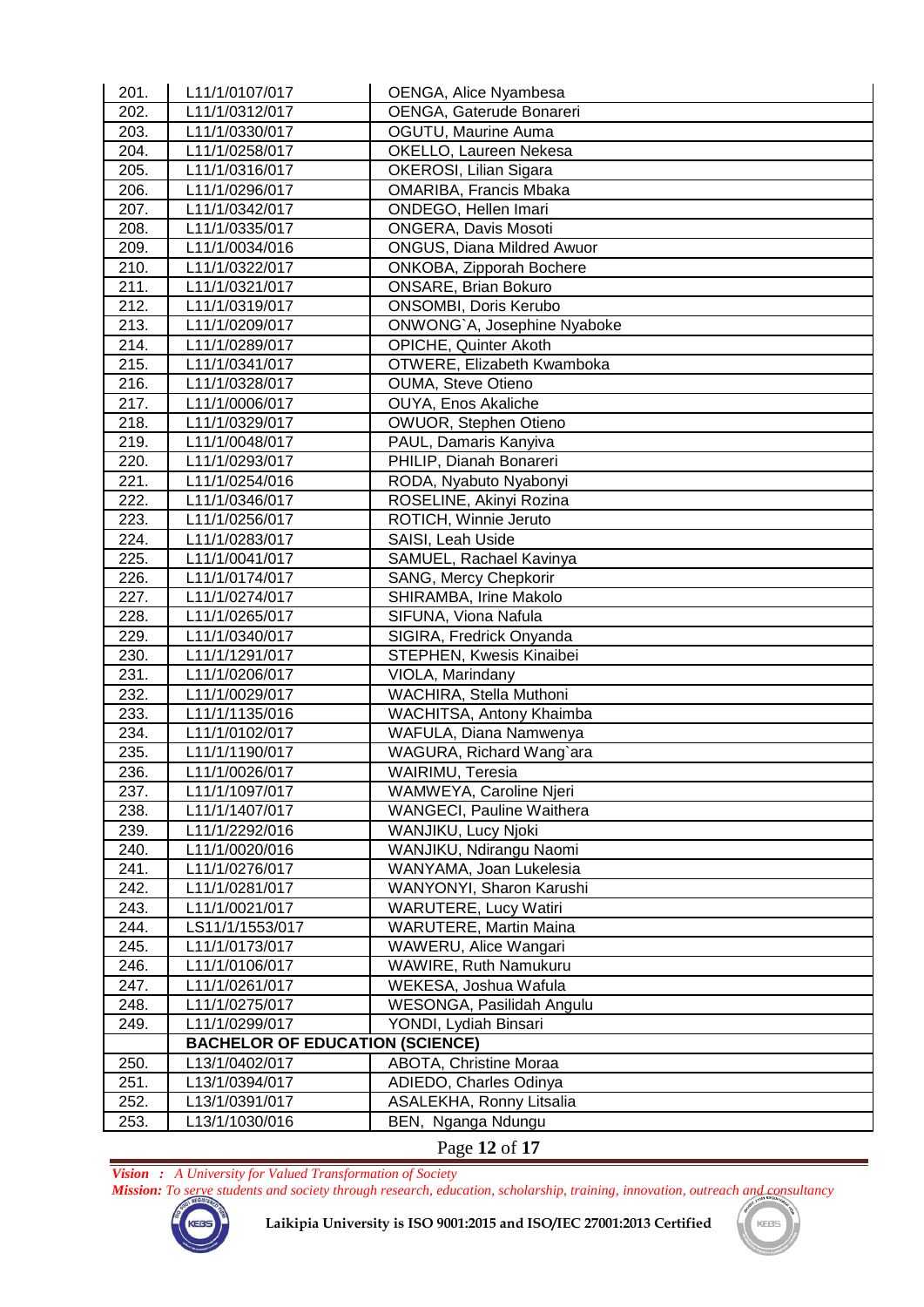| 254. | L13/1/0529/017  | BIWOTT, Lonah Jebichii                         |
|------|-----------------|------------------------------------------------|
| 255. | L13/1/0364/017  | CHEMUTAI, Doreen                               |
| 256. | L13/1/0363/017  | CHEPKEMOI, Cheruiyot Joan                      |
| 257. | L13/1/0383/017  | CYRUS, Kipkurui Ngeno                          |
| 258. | L13/1/1465/017  | <b>GACHUHI, Mercy Mary Muthoni</b>             |
| 259. | L13/1/0357/017  | GACHUNGI, John Gicheha                         |
| 260. | L13/1/1414/017  | GICHIRA, Daniel Mugo                           |
| 261. | L13/1/0372/017  | GICHUHI, Lucy Waithera                         |
| 262. | L13/1/0367/017  | <b>IVONE, Kosgei Chemutai</b>                  |
| 263. | L13/1/0368/017  | JANETH, Chepkoech                              |
| 264. | L13/1/0356/017  | JOSEPH, Carol Kambua                           |
| 265. | L13/1/0349/017  | KAMAU, Joyce Nyambura                          |
| 266. | L13/1/0848/017  | <b>KEMBOI, Wesley Kiprop</b>                   |
| 267. | L13/1/0397/017  | KENGERE, Pauline Kerubo                        |
| 268. | L13/1/1125/017  | KHANDAKA, Mercelyne Nekesa                     |
| 269. | L13/1/0389/017  | KHATIOLI, Akweyu Damela                        |
| 270. | L13/1/0354/017  | KILONZO, Eunice Kamene                         |
| 271. | L13/1/0366/017  | KIPKIRUI, Amos                                 |
| 272. | L13/1/0381/017  | KIPKORIR, Gilbert                              |
| 273. | L13/1/0852/017  | KIPTOO, Davis Kitum                            |
| 274. | L13/1/0386/017  | KORIR, Gladys Jelagat                          |
| 275. | L13/1/0382/017  | KOROS, Merilyne                                |
| 276. | LS13/1/1319/017 | KUNG'U, Benson Mwaura                          |
| 277. | L13/1/0361/017  | LENGONYO, Lemurit                              |
| 278. | L13/1/0385/017  | MAKILAP, Nickson Chumba                        |
| 279. | L13/1/0365/017  | MILDRED, Chebet                                |
| 280. | L13/1/0405/017  | MOTABORI, Vivian Angelika                      |
| 281. | L13/1/0352/017  | MUCHIRI, John Maina                            |
| 282. | L13/1/1254/017  | MUEMA, Seth Jackson                            |
| 283. | L13/1/0392/017  | MUKOYA, Rubia Wellington                       |
| 284. | L13/1/1332/017  | MWAURA, Hannah Wambui                          |
| 285. | L13/1/0360/017  | MWINJI, Fridah Kaari                           |
| 286. | L13/1/0362/017  | NAIBEI, Faith Yego                             |
| 287. | L13/1/0358/017  | NTINYARI, Nanis                                |
| 288. | L13/1/0399/017  | NYAKUNDI, Danmax Bogonko                       |
| 289. | L13/1/0401/017  | <b>ODUOR, Vincent Omondi</b>                   |
| 290. | L13/1/0403/017  | ORINA, Perminus Ombati                         |
| 291. | L13/1/0378/017  | RONO, Vincent Kibet                            |
| 292. | L13/1/0374/017  | RUTTO, Nickson Kiplangat                       |
| 293. | L13/1/0371/017  | SHABAN, Malika                                 |
| 294. | L13/1/0355/017  | WAMBUA, Agnetta Damaris                        |
| 295. | L13/1/1273/017  | WAMOCHA, Ruth Nekesa                           |
| 296. | L13/1/0348/017  | WANGUI, Simon Kamau                            |
| 297. | L13/1/0814/017  | WANYOIKE, Antony Mburu                         |
|      |                 | <b>BACHELOR OF EDUCATIONIN EARLY CHILDHOOD</b> |
| 298. | L12/1/1359/017  | ANDAMA, Ombasa Hillary                         |
| 299. | L12/1/1138/017  | CHANGO, Nelima Caren                           |
| 300. | L12/1/1354/017  | CHARLES, Rotich Chepngorem                     |
| 301. | L12/1/0416/017  | CHEPKEMEI,<br>Georgina                         |
| 302. | L12/1/1380/017  | Sharon<br>CHEPKIRUI,                           |
| 303. | L12/1/0412/017  | CHEPTOO,<br><b>Betty</b>                       |
| 304. | L12/1/1469/017  | GATHIRI, Janet Wangechi                        |
| 305. | L12/1/0270/014  | JEFWA, Ishmael Dyeka                           |
| 306. | L12/1/1345/017  | KIBETNGORUNYANG,<br>Amos                       |
|      |                 |                                                |

Page **13** of **17**

*Vision : A University for Valued Transformation of Society*

*Mission: To serve students and society through research, education, scholarship, training, innovation, outreach and consultancy*



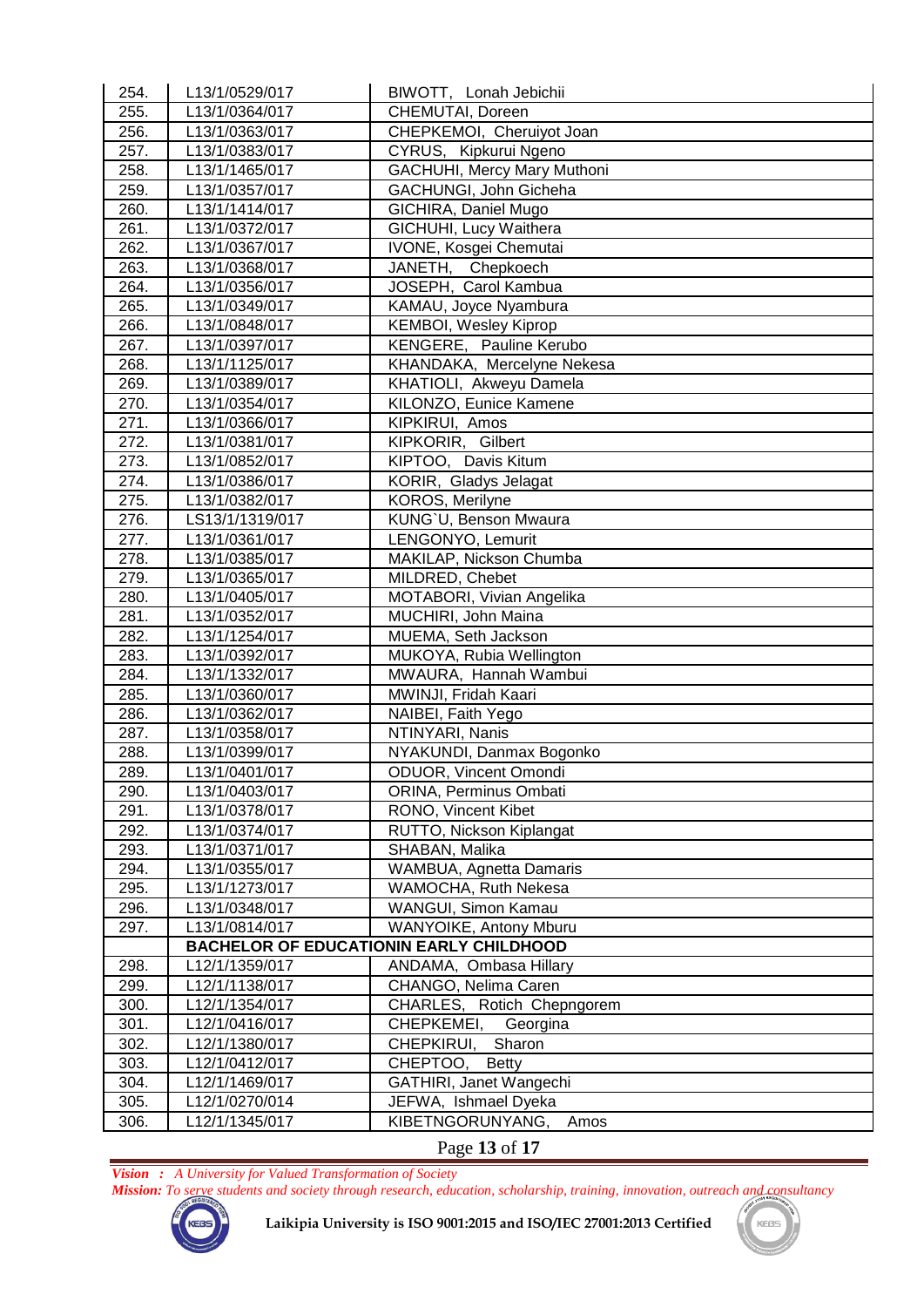| 307.              | L12/1/0414/017 | MASIKONTE, Catherine Naisenya                    |
|-------------------|----------------|--------------------------------------------------|
| 308.              | L12/1/0408/017 | MIRARA, Elizabeth Wanjiku                        |
| 309.              | L12/1/1211/017 | MURITHI, Nicholas                                |
| 310.              | L12/1/1338/017 | NDWIGA, Pius Mwenda                              |
| 311.              | L12/1/0410/017 | NJOKI, Maina Maureen                             |
| 312.              | L12/1/0407/017 | NYAWIRA, Maureen Waruguru                        |
| 313.              | L12/1/0418/017 | OBURAKI, Zavia Odongo                            |
| 314.              | L12/1/0423/017 | ODERO, Caleb Ombima                              |
| 315.              | L12/1/1312/017 | <b>OKUMU, Lencer Nancy</b>                       |
| 316.              | L12/1/0409/017 | WANGUI, Gicho Julia                              |
| $\overline{3}17.$ | L12/1/0419/017 | WAPOPA, Zulphat Nelima                           |
|                   |                | BACHELOR OF AGRICULTURAL EDUCATION AND EXTENSION |
| 318.              | L14/1/1178/017 | <b>BUNDI, Justine Magara</b>                     |
| 319.              | L14/1/1192/017 | CHEBET, Joyce Chepchirchir                       |
| 320.              | L14/1/1183/017 | CHEBET, Mercy                                    |
| 321.              | L14/1/0216/017 | <b>Brenda</b><br>CHEPKEMOI,                      |
| 322.              | L14/1/1163/017 | CHERUIYOT, Celestine Jepngetich                  |
| 323.              | L14/1/1091/017 | CHERUIYOT, Emmanuel Kipkoech                     |
| 324.              | L14/1/0564/017 | CHIRCHIR, Weldon Cheruiyot                       |
| 325.              | L14/1/0213/017 | CYNTHIA, Chepkurui                               |
| 326.              | L14/1/1174/017 | ELISHA, Rotich Kipyegon                          |
| 327.              | L14/1/1193/017 | EMEDOTO, Kelvine Aluka                           |
| 328.              | L14/1/1411/017 | GITHUKU, Martin Njoroge                          |
| 329.              | L14/1/1203/017 | ISABOKE, Hyline Nyanchama                        |
| 330.              | L14/1/0996/017 | ITINOT, Nancy                                    |
| 331.              | L14/1/1175/017 | JEROP, Jackline                                  |
| 332.              | L14/1/0876/017 | JUMAA, Juliana Kaiyu                             |
| 333.              | L14/1/1055/017 | KAGENDO, Faith                                   |
| 334.              | L14/1/0063/017 | KARIA, Moreen                                    |
| 335.              | L14/1/1157/017 | KARIUKI, Hosea Kiama                             |
| 336.              | L14/1/1181/017 | KIPCHIRCHIR, Albert                              |
| 337.              | L14/1/1187/017 | KIPCHIRCHIR, Fredrick                            |
| 338.              | L14/1/1169/017 | KIPKOECH,<br>Evans                               |
| 339.              | L14/1/1170/017 | KIPLANGAT, Wesley                                |
| 340.              | L14/1/1188/017 | KIPRONO, Evans                                   |
| 341.              | L14/1/1185/017 | KOSGEI, Meshack Kipngetich                       |
| 342.              | L14/1/1197/017 | KWEYU, Petronillah Mukoya                        |
| 343.              | L14/1/1202/017 | MAKINI, Lydiah Kerubo                            |
| 344.              | L14/1/1209/017 | MISATI, Amos Momanyi                             |
| 345.              | L14/1/0183/017 | MONGARE, Eunice Nyamoke                          |
| 346.              | L14/1/1161/017 | MUMO, Miriam Wausi                               |
| 347.              | L14/1/1322/017 | MUNDIA, Wilson Nderitu                           |
| 348.              | L14/1/1177/017 | MWANGI, Albert Kimani                            |
| 349.              | L14/1/1182/017 | MWANGI, John Waiyaki                             |
| 350.              | L14/1/1112/017 | MWATHE, Penina Mukami                            |
| 351.              | L14/1/1207/017 | MWEBI, Justine Ombaba                            |
| 352.              | L14/1/1159/017 | NJAGI, Paul Nyaga                                |
| 353.              | L14/1/1204/017 | NYABOGA, Daglas Mose                             |
| 354.              | L14/1/1200/017 | NYAEGA, Phoebe Nyanduko                          |
| 355.              | L14/1/1172/017 | NYAINGO, Diana Chepkemoi                         |
| 356.              | L14/1/0318/017 | NYAMETO, Zipporah Kwamboka                       |
| 357.              | L14/1/1489/017 | OCHIENG, Juma Gilbert                            |
| 358.              | L14/1/1184/017 | OMOLLO, Elsa Aoko                                |
| 359.              | L14/1/1210/017 | ONDWAT, George Ouma                              |
|                   |                |                                                  |
|                   |                | Page 14 of 17                                    |

*Vision : A University for Valued Transformation of Society*

*Mission: To serve students and society through research, education, scholarship, training, innovation, outreach and consultancy*



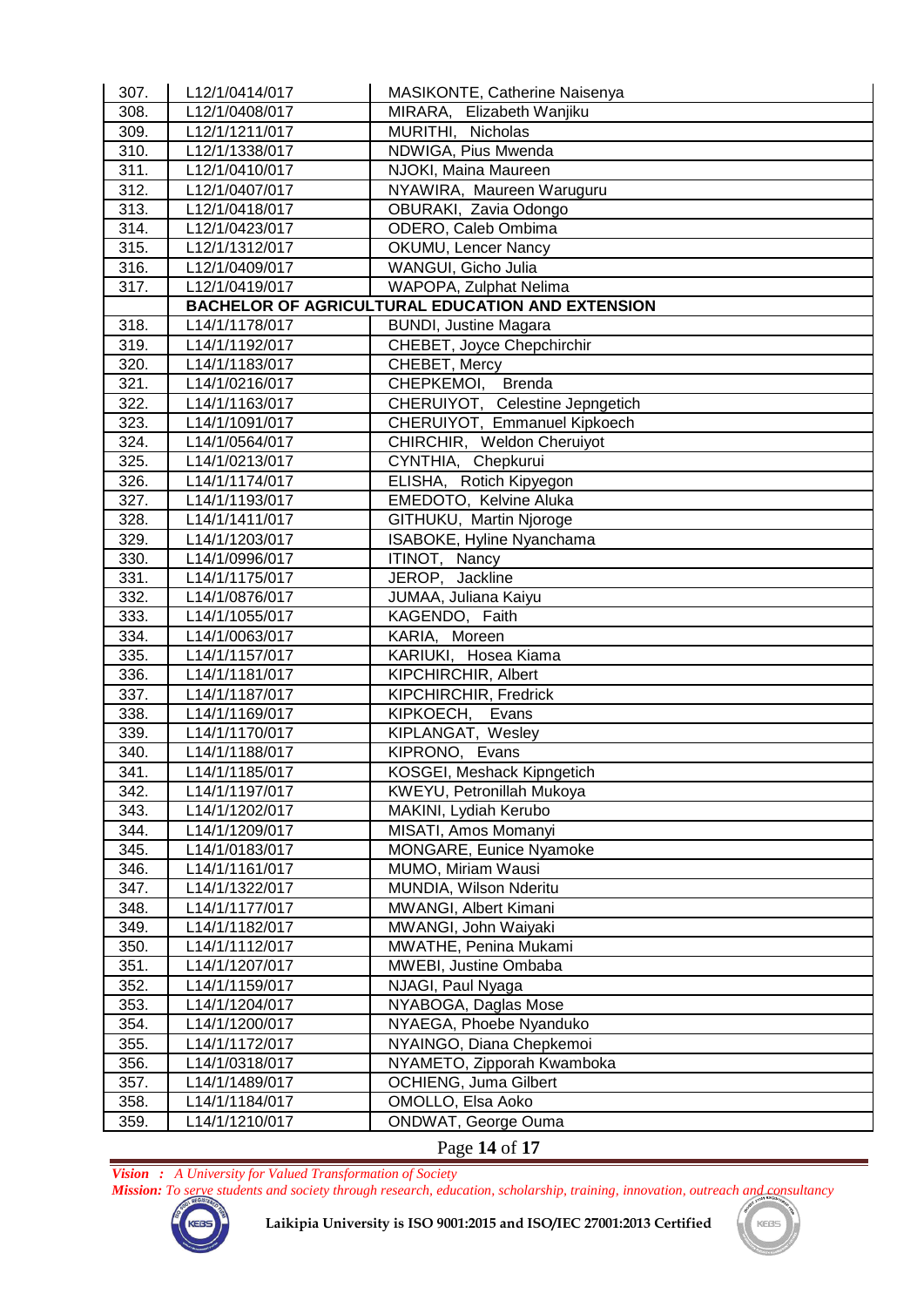| 360.              | L14/1/1196/017                                  | ONGAYA, Victor Minini                                                 |  |
|-------------------|-------------------------------------------------|-----------------------------------------------------------------------|--|
| 361.              | L14/1/1206/017                                  | ORUTWA, Nathan Ochora                                                 |  |
| 362.              | L14/1/1208/017                                  | RAGOGI, Purity Kerubo                                                 |  |
| 363.              | L14/1/0190/017                                  | RONO, Chepngeno Sharon                                                |  |
| 364.              | L14/1/1198/017                                  | SHANGO, David Karakacha                                               |  |
| 365.              | L14/1/0744/017                                  | SIYABEI, Mercy Jebichii                                               |  |
| 366.              | L14/1/1186/017                                  | TECCLA, Jepchirchir                                                   |  |
| 367.              | L14/1/0091/017                                  | WAMBUA, Francis                                                       |  |
| 368.              | L14/1/1156/017                                  | WARUGURU, Samuel Karuiru                                              |  |
|                   | <b>DIPLOMA IN EDUCATION ARTS</b>                |                                                                       |  |
| 369.              | LS01/NHR/1/0244/018                             |                                                                       |  |
| 370.              | LS01/NKR/1/0252/018                             | <b>BUNDI, Nelly Naitore</b><br>CHELANGAT, Mercy                       |  |
| 371.              | LS01/NKR/1/0282/018                             | KHAOYA, Loureen                                                       |  |
| 372.              | LS01/NKR/1/0276/018                             | KINYUA, Isaiah Gichanga                                               |  |
| 373.              | LS01/NKR/1/0259/018                             | KIPYEGON, Raymond                                                     |  |
| 374.              | LS01/NKR/1/0280/018                             | MUSYOKA, Esther Wavinya                                               |  |
| 375.              | LS01/NKR/1/0057/018                             | MWAURA, Kelvin Semeo                                                  |  |
| 376.              | LS01/NKR/1/0269/018                             | MWENJA, Everlyne Wangari                                              |  |
| 377.              | LS01/NKR/1/0271/018                             | OMBATA, Rachael Kerubo                                                |  |
|                   |                                                 |                                                                       |  |
|                   | <b>SCHOOL OF SCIENCE AND APPLIED TECHNOLOGY</b> |                                                                       |  |
|                   | <b>BACHELOR OF SCIENCE (GEOGRAPHY)</b>          |                                                                       |  |
| $\mathbf 1$ .     | M20/2/0671/017                                  | ZIPPORAH CHINYAVU MANGALE                                             |  |
| 2.                | M20/2/1111/017                                  | <b>REUBEN RENDILLE MWITHI</b>                                         |  |
| 3.                | M20/2/1127/017                                  | JULIUS MWENYA NABWERA                                                 |  |
| 4.                | M20/2/1128/017                                  | ABIUD AGWATA ORWARU                                                   |  |
| 5.                | M20/2/1118/017                                  | <b>CHEBET FANCY</b>                                                   |  |
| 6.                | M20/2/1122/017                                  | <b>VERONICA NYAMBURA GICHURU</b>                                      |  |
| 7.                | M20/2/1032/017                                  | SHIRLEEN WAIRIMU                                                      |  |
|                   |                                                 | <b>BACHELOR OF SCIENCE (INFORMATION AND COMMUNICATION TECHNOLOGY)</b> |  |
| 8.                | N16/3/1098/017                                  | <b>RONNY KIPKIRUI BETT</b>                                            |  |
| 9.                | N16/3/0587/017                                  | <b>IMELDA NASIMIYU KHAEMBA</b>                                        |  |
| 10.               | N16/3/0585/017                                  | <b>ALEX KIBIWOTT KITUM</b>                                            |  |
| 11.               | N16/3/0584/017                                  | <b>MATHEWS KIBIWOTT KORIR</b>                                         |  |
| 12.               | N16/3/0578/017                                  | <b>COLLINS KIPROTICH LANGAT</b>                                       |  |
| 13.               | N16/3/0572/017                                  | <b>CATHERINE NDUTA KAWARA</b>                                         |  |
| 14.               | N16/3/0544/017                                  | <b>BONIFACE GITONGA KINGORI</b>                                       |  |
| 15.               | N16/3/0558/017                                  | <b>DENIS MUTWIRI KIRIMI</b>                                           |  |
| 16.               | N16/3/0596/017                                  | <b>MAVERICK OTIENO OUMA</b>                                           |  |
| 17.               | N16/3/0593/017                                  | OKUMU SABASTIAN WANYONYI                                              |  |
|                   | <b>BACHELOR OF SCIENCE (STATISTICS)</b>         |                                                                       |  |
| 18.<br>19.        | N15/3/0631/017                                  | ABEDNEGO AUMA KEANGO                                                  |  |
|                   |                                                 |                                                                       |  |
| 20.               | N15/3/0661/017                                  | DIANA SOPHY ACHIENG OJWANG                                            |  |
| 21.               | N15/3/0649/017                                  | <b>JUSTUS SIMIYU BARASA</b>                                           |  |
|                   | N15/3/1075/017                                  | OREMO EUGENE ENOK                                                     |  |
| 22.               | N15/3/0623/017                                  | <b>KELVIN MWENDA GITARI</b>                                           |  |
| 23.               | N15/3/1324/017                                  | <b>EPHRAIM MURIMI GITARI</b>                                          |  |
| 24.               | N15/3/0616/017                                  | <b>ENID WANJIRU GITIRA</b>                                            |  |
| 25.               | N15/3/0614/017                                  | JUDY WANGUI KARIUKI                                                   |  |
| 26.               | N15/3/0618/017                                  | <b>ALEX IKULI KATUI</b>                                               |  |
| $\overline{27}$ . | N15/3/1499/017                                  | SAIDI KIPKURUI KIBET                                                  |  |
| 28.               | N15/3/0643/017                                  | FESTUS KIPKORIR KIMAIYO                                               |  |
| 29.               | N15/3/0653/017                                  | VANILLAH BWARI MORANGA                                                |  |
| 30.               | N15/3/0654/017                                  | ZIPORAH SANDIMU MORANGA                                               |  |
| 31.<br>32.        | N15/3/0617/017<br>N15/3/0662/017                | ANN KAMWENDE MUCHIRI<br>FRANCIS WEKESA MULAA                          |  |

# Page **15** of **17**

*Vision : A University for Valued Transformation of Society*

*Mission: To serve students and society through research, education, scholarship, training, innovation, outreach and consultancy*



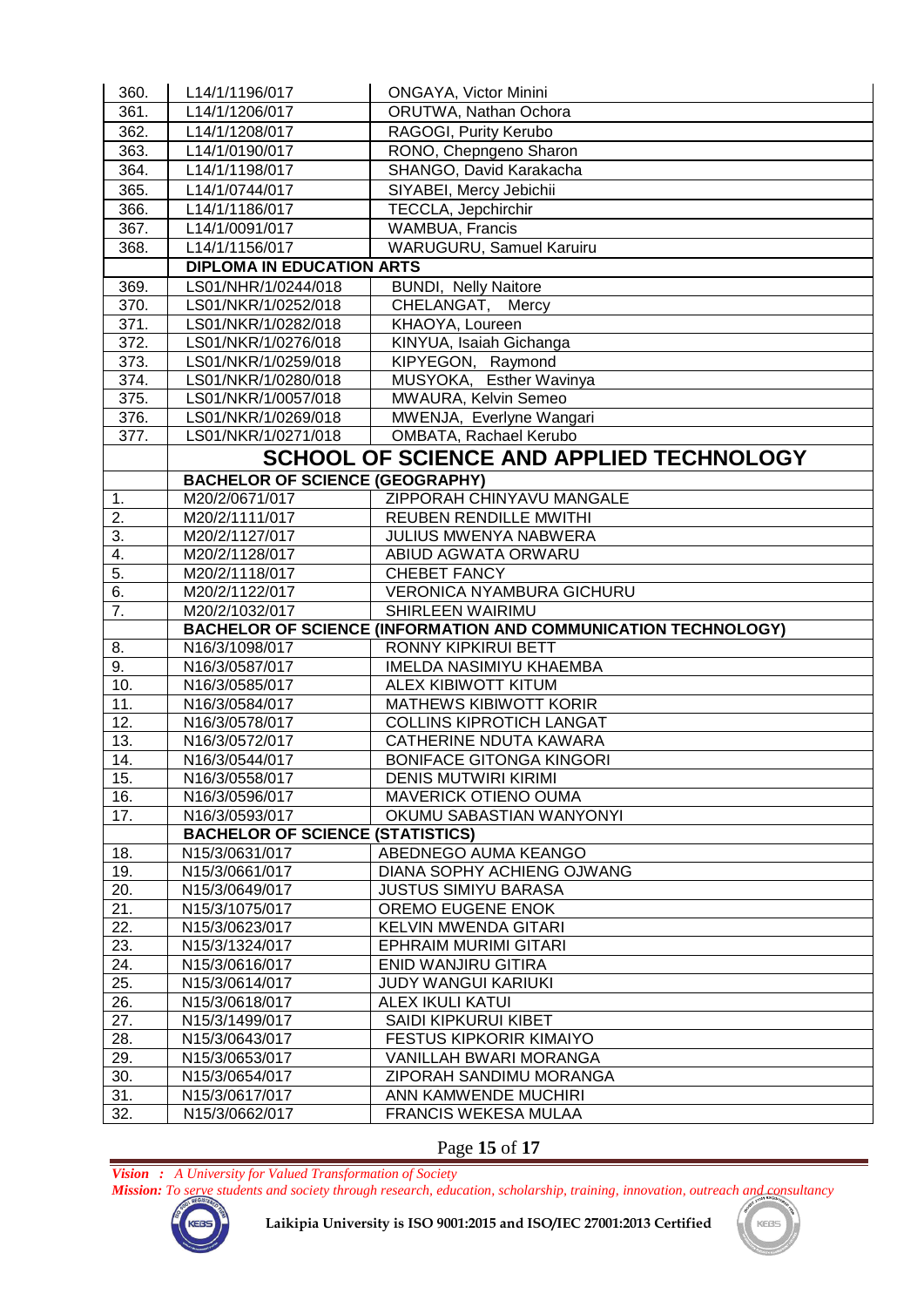| 33.        | N15/3/0622/017                                | <b>CAROLINE MUTHEU MUSILA</b>                     |
|------------|-----------------------------------------------|---------------------------------------------------|
| 34.        | N15/3/0603/017                                | <b>CAMILLA MUMO MUTUKU</b>                        |
| 35.        | N15/3/0612/017                                | JOSEPH MWANGI NJURU                               |
| 36.        | N15/3/0663/017                                | <b>FRANCIS ODUOR ODHIAMBO</b>                     |
| 37.        | N15/3/0644/017                                | CHRISPINUS ASEMBO OPULI                           |
| 38.        | N15/3/0657/017                                | <b>COLLINS ORIOKI RASUGU</b>                      |
| 39.        | N15/3/0638/017                                | <b>CHERUIYOT ROBERT</b>                           |
| 40.        | N15/3/1173/017                                | <b>MERCY CHEROTICH ROTICH</b>                     |
| 41.        | N15/3/0659/017                                | <b>KERUBO VALERIA</b>                             |
| 42.        | N15/3/0606/017                                | <b>CAROLINE WAGITHI WANGECHI</b>                  |
| 43.        | N15/3/0645/017                                | <b>ENNOCENT BARASA ABABI</b>                      |
| 44.        | N15/3/0650/017                                | EUPHRASIA MMBOGA AGWONA                           |
| 45.        | N15/3/0658/017                                | FELIX OMONDI ARAN                                 |
| 46.        | N15/3/0639/017                                | <b>KIPYEGON DENIS</b>                             |
| 47.        | N15/3/1132/017                                | JAVAN NJUGUNA KAGECHE                             |
| 48.        | N15/3/0621/017                                | BRIAN MUTWIRI KAMUURU                             |
| 49.        | N15/3/0626/017                                | NORAH CHEPENGAT LOKWAKATA                         |
| 50.        | N15/3/0646/017                                | <b>TEMKO TABITHA LUMBASI</b>                      |
| 51.        | N15/3/0546/017                                | JOSEPH NDUNGU MBURU                               |
| 52.        | N15/3/1351/017                                | <b>ONESMUS MUTAI</b>                              |
| 53.        | N15/3/1326/017                                | <b>JOHN MUREITHI MWANGI</b>                       |
| 54.        | N15/3/0615/017                                | <b>CHEMUTAI NERIAS</b>                            |
| 55.        | N15/3/0660/017                                | ROBERT OTIENO ODHIAMBO                            |
| 56.        | N15/3/0665/017                                | BONFACE OCHIENG OMBOK                             |
| 57.        | N15/3/0625/017                                | ZANALE RAQUEL ACHIENG ONYANGO                     |
| 58.        | N15/3/0664/017                                | <b>WILLICE ODHIAMBO ORAMBO</b>                    |
| 59.        | N15/3/0648/017                                | <b>OMBACHI MAKWORO PETER</b>                      |
| 60.        | N15/3/0667/017                                | MCBRIGHT OMBATI RANGERIA                          |
| 61.        | N15/3/0641/017                                | <b>EMMANUEL ROTICH</b>                            |
| 62.        | N15/3/0609/017                                | ANN NJERI WANJIRU                                 |
| 63.        | N15/3/1320/017                                | RISPER WANJIRU WERU                               |
| 64.        | N15/3/1201/017                                | <b>ALEX OMBUI OTIMI</b>                           |
|            | <b>BACHELOR OF SCIENCE (COMPUTER SCIENCE)</b> |                                                   |
| 65.        | NS11/3/1574/017                               | CHIURI GACHUHI KARANJA                            |
| 66.        | N11/3/1247/017                                | MUTISYA SARAH MUKUTI                              |
| 67.        | N11/3/0470/017                                | EDWINNA BIKERI OMWANDO                            |
| 68.        | N11/3/0473/017                                | HUDSON ALUGAYA ANALO                              |
| 69.        | N11/3/0454/017                                | <b>VENUEL KIPLETING BETT</b>                      |
| 70.        | N11/3/0450/017                                | <b>JOAN CHEPKEMOI</b>                             |
| 71.        | N11/3/0475/017                                | NEVILE KASAMANI JARMEX                            |
| 72.        | N11/3/0425/017                                | PASCAL KAZUNGU KARISA                             |
| 73.        | N11/3/0440/017                                | <b>CARLOS MUNENE KIONGA</b>                       |
| 74.        | N11/3/0471/017                                | RISPER JEPTOO KIPRONO                             |
| 75.        | N11/3/0467/017                                | PETER KIPROP                                      |
| 76.        | N11/3/1452/017                                | <b>MARTIN IRUNGU MAINA</b>                        |
| 77.        | N11/3/0429/017                                | RHODAH KATUKU MATU<br>SHILLAH APIYO MBOYA         |
| 78.        | N11/3/0485/017                                |                                                   |
| 79.<br>80. | N11/3/0442/017                                | <b>SAMSON SAFARI MEEME</b><br><b>JOAN MUTHONI</b> |
| 81.        | N11/3/0461/017<br>N11/3/0460/017              | <b>JOSEPH GICHARU MWANGI</b>                      |
| 82.        | N11/3/0435/017                                | FELISTUS MUTHINA NDAKA                            |
| 83.        | N11/3/0427/017                                | <b>JAMES MWANGI NDEGWA</b>                        |
| 84.        | N11/3/0432/017                                | <b>IAN KIMANI NJOGU</b>                           |
| 85.        | N11/3/0481/017                                | STEVE ONGWETI NYANGAU                             |
| 86.        | N11/3/0439/017                                | JOEL MWANZIA NYENYO                               |
| 87.        | N11/3/0480/017                                | AKINYI MENSIL ODERO                               |
|            |                                               |                                                   |

Page **16** of **17**

*Vision : A University for Valued Transformation of Society*

*Mission: To serve students and society through research, education, scholarship, training, innovation, outreach and consultancy*